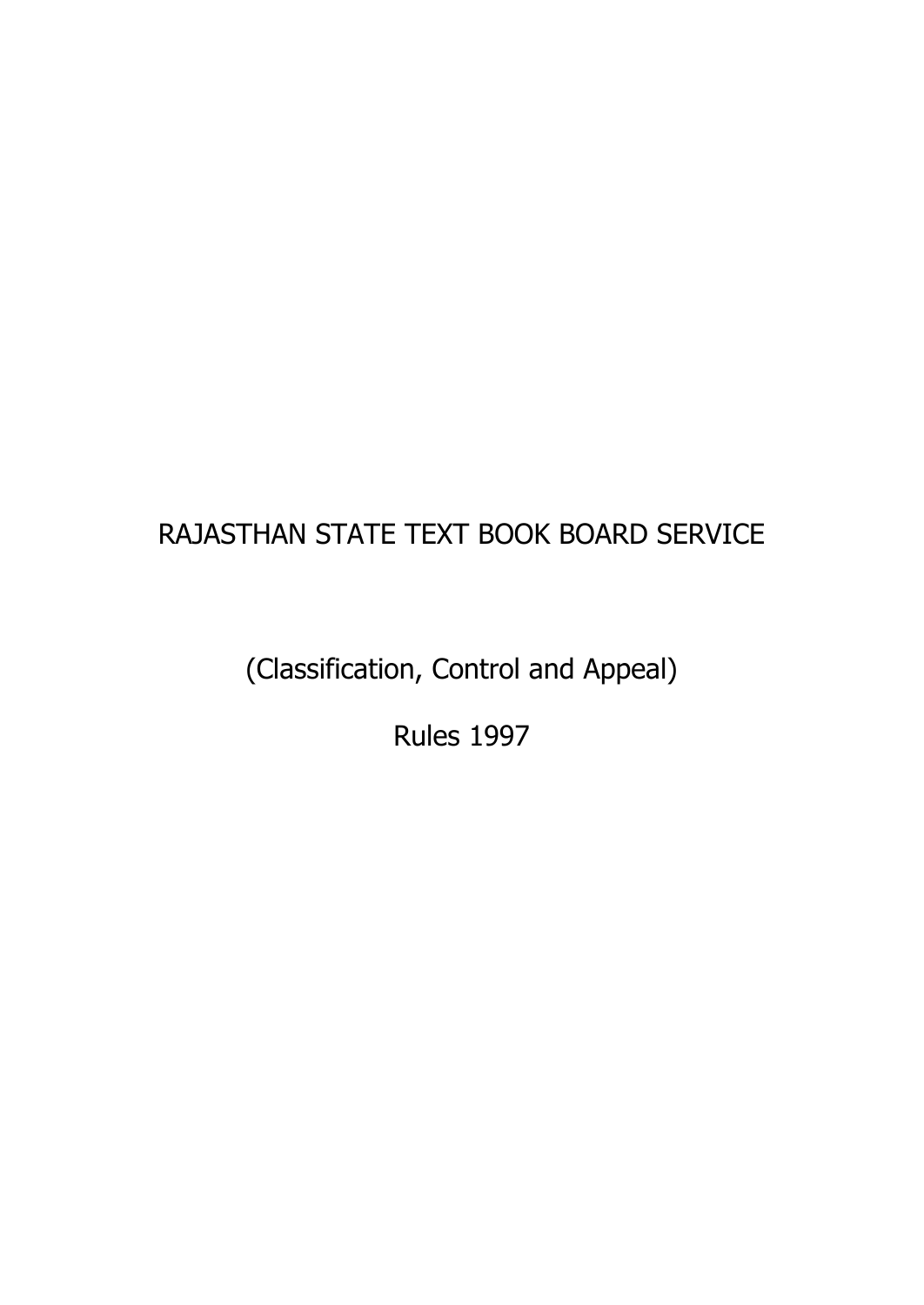### TABLE OF CONTENTS

### RAJASTHAN STATE TEXT BOOK BOARD SERVICE (Classification, Control and Appeal)

#### Rules 1997

| Chapter      | Contents                                | Rule      | Page           |
|--------------|-----------------------------------------|-----------|----------------|
| $\mathbf I$  | Short Title, Commencement and extent of | $1 - 4$   | $\overline{4}$ |
|              | application                             |           |                |
| II           | <b>Definitions</b>                      | 5         | 5              |
| III          | Classification                          | $6 - 11$  | 6              |
| IV           | Conduct                                 | $12 - 14$ | $7 - 10$       |
| $\vee$       | <b>Appointing Authority</b>             | 15        | 11             |
| VI           | Suspension                              | 16        | 12             |
| VII          | <b>Discipline</b>                       | $17 - 27$ | $13 - 20$      |
| VIII         | Appeal, Revision and Review             | $28 - 38$ | $24 - 27$      |
| IX           | Repeal and Saving                       | 39-40     | 28             |
|              | Removal of Doubt                        |           |                |
| Schedule I   | Group 'A' Posts.                        |           | 29             |
| Schedule II  | Group 'B' Posts.                        |           | 30             |
| Schedule III | Group 'C' Posts.                        |           | 31             |
| Schedule IV  | Group 'D' Posts.                        |           | 32             |
| Schedule V   | Disciplinary and Appellate Authority    |           | 33             |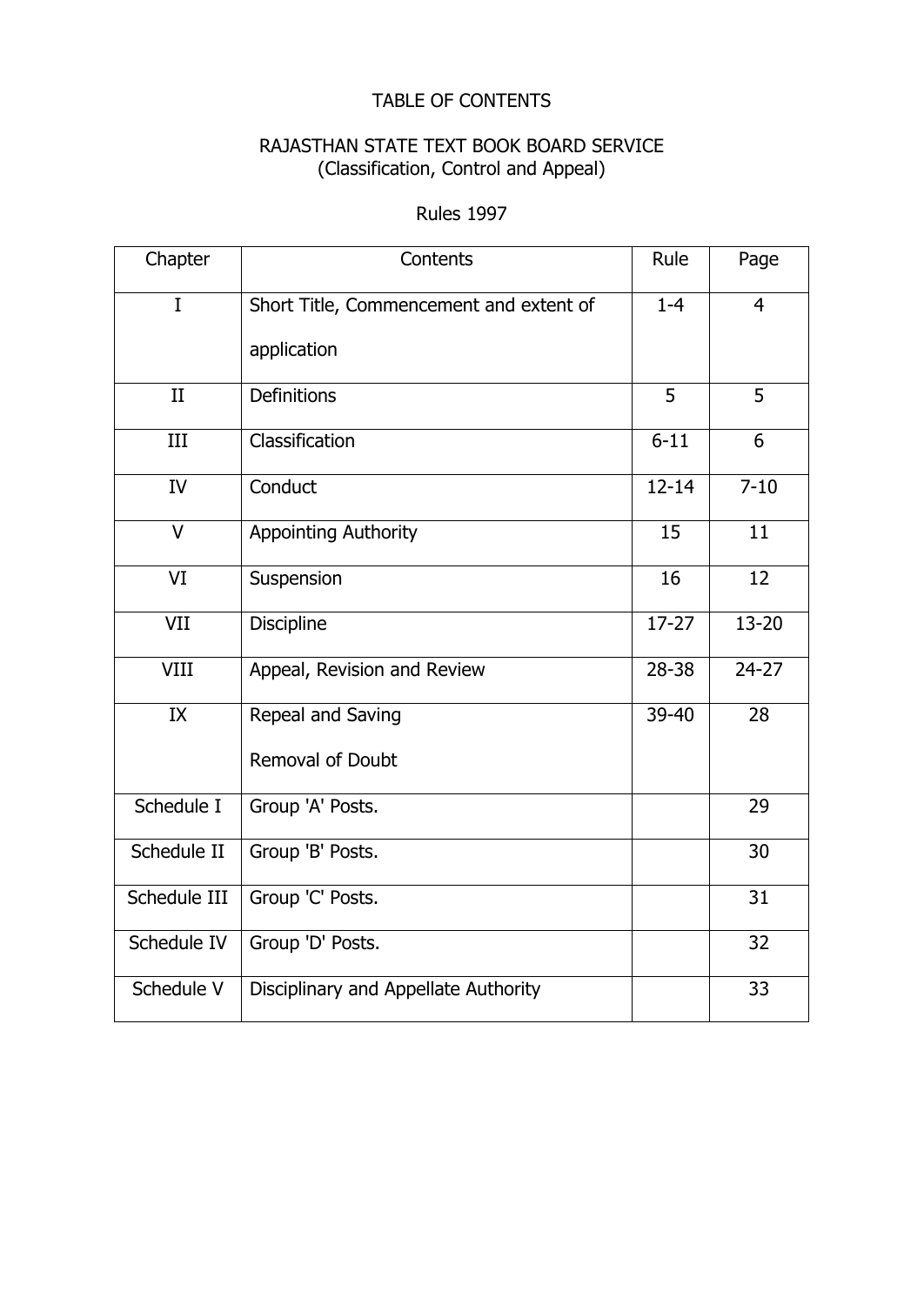#### RAJASTHAN STATE TEXT BOOK BOARD SERVICE (Classification, Control and Appeal)

#### Rules 1997

In exercise of powers vested under Rule 29 (ii) (9) of the Rajasthan State Text Book Board Rules, 1973, the Governing Council is pleased to make the following rules governing the classification and control of and the Appeals preferable by its employees.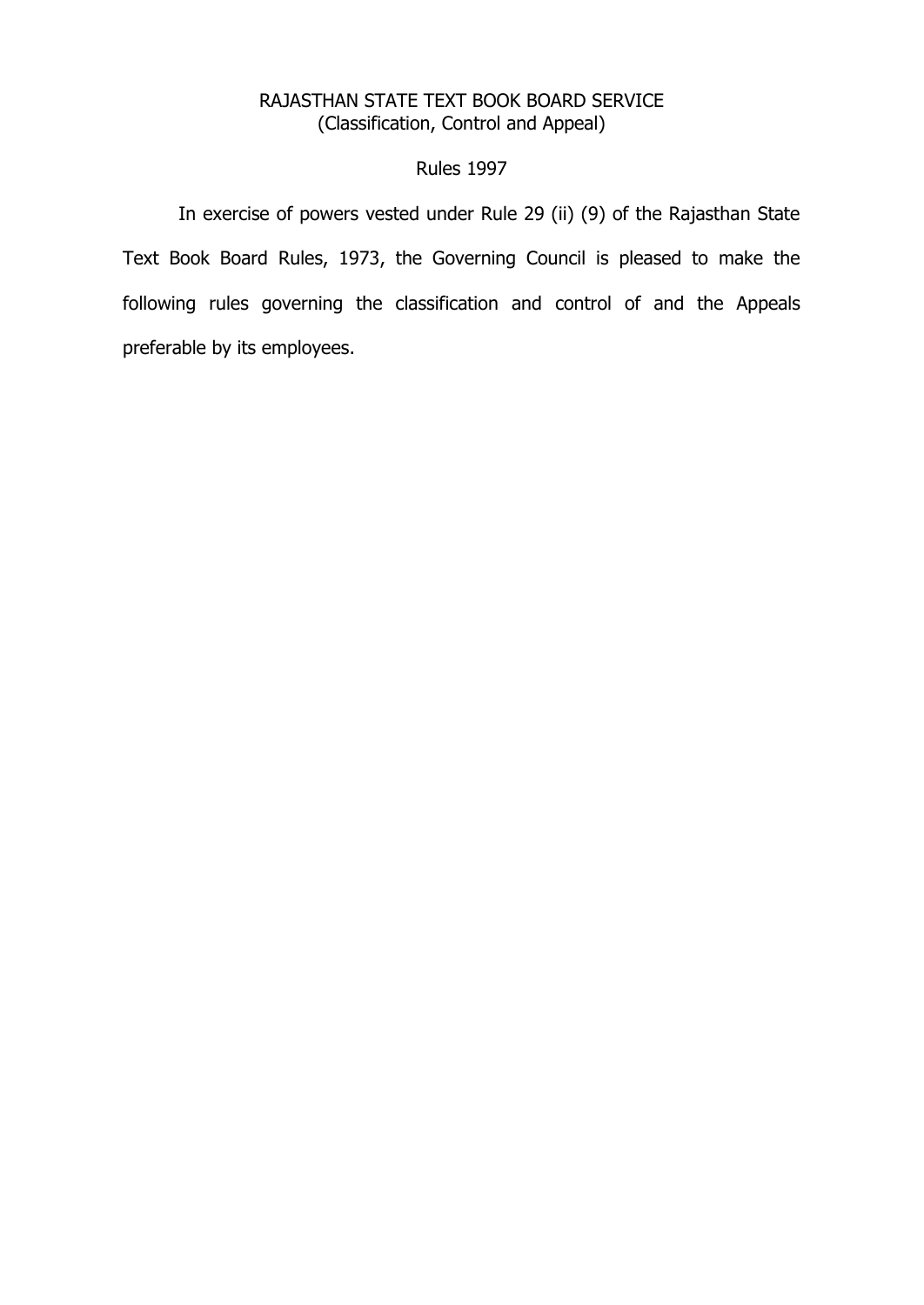## **Chapter- I Extent of Application**

- 1- Short title and Commencement : These rules may be called the Rajasthan State Text Book Board Service (Classification, Control and Appeal) Rules, They shall come into force with effect from 1 August, 1997.
- 2- Extent of Application : These rules shall apply to all the persons appointed by the Board to the posts under its control in connection with the affairs of the Board to carry out its functions.

Provided further that these Rules shall not apply :-

- (a) to persons on deputation who shall be governed by the C.C.A. Rules & terms and conditions of deputation of the lending body.
- (b) to persons in casual employment, work charged employees and daily wage workers.
- (c) persons subject to discharge from service on less than one month's notice.
- 3- Power to alter or amend :- The Governing Council shall have powers to frame, amend, relax and regulate these rules in such a manner as may appear to be just and equitable.
- 4- Power to delegate :- The Governing Council may delegate to any of its member, Committee or officer any power conferred upon or taken under these rules. Subject to any condition which it may think to impose.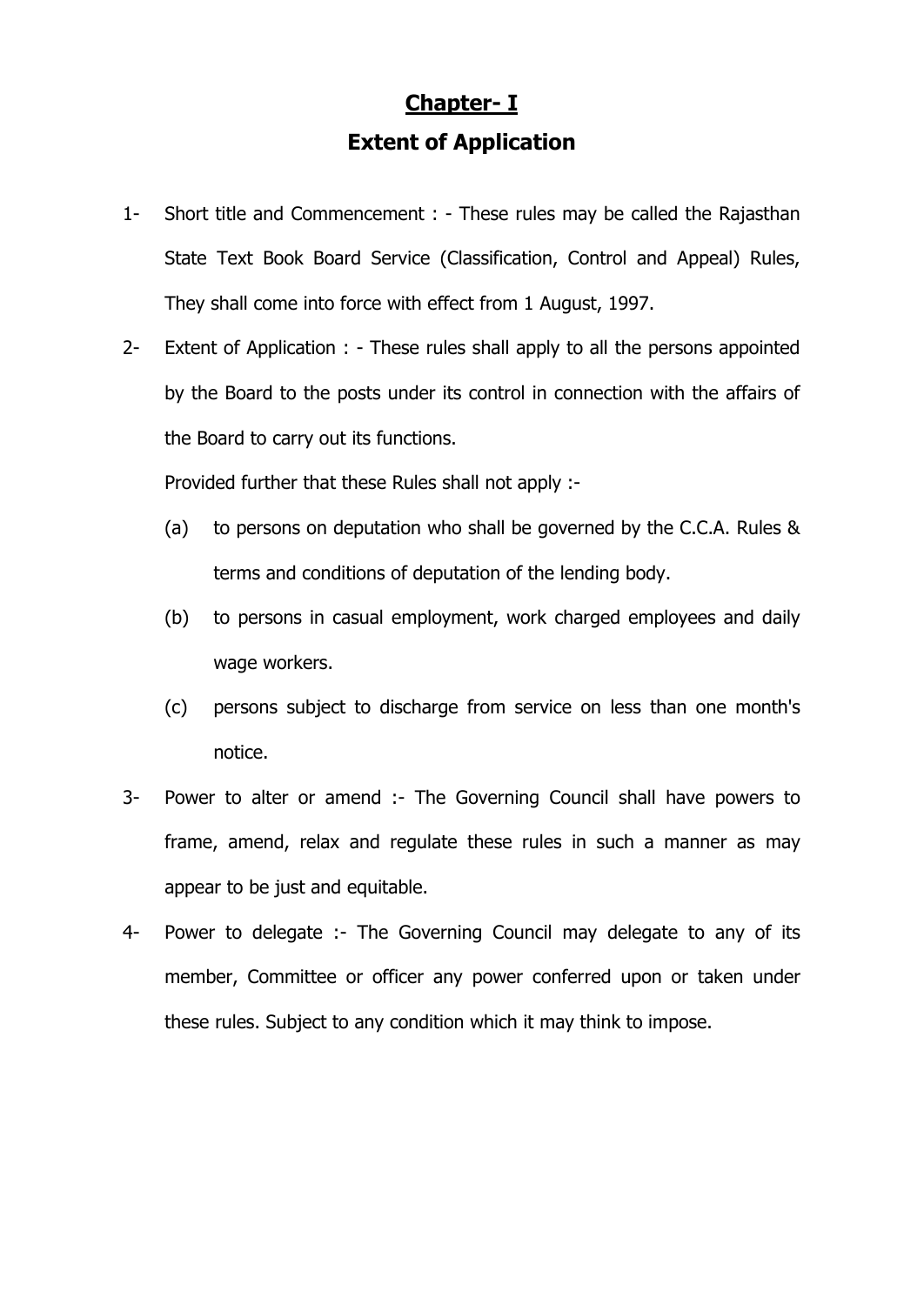## **Chapter- II Definitions**

- 5- Unless there be something repugnant in the subject or context the terms in these rules shall carry the sense as explained in this chapter : -
	- (a) 'Appointing Authority' means the authority empowered to make appointments to the service of the Rajasthan State TextBook Board.
	- (b) 'Appellate Authority' means an officer or Authority to whom an appeal lies against an order passed imposing any of the penalty under rule 18, as included in Schedule V.
	- (c) 'Disciplinary Authority' in relation to the imposition of a penalty on an employee means the officer or Authority competent under these rules to impose on him any of the penalty under rule 18 as included in Schedule V.
	- (d) 'Inquiring Officer' means Disciplinary Authority or an Enquiry Officer appointed by the Disciplinary Authority under sub-rule 4 of rule 21 to enquire into the charges levied against the employee.
	- (e) 'Service' means Service under the Rajasthan State Textbook Board.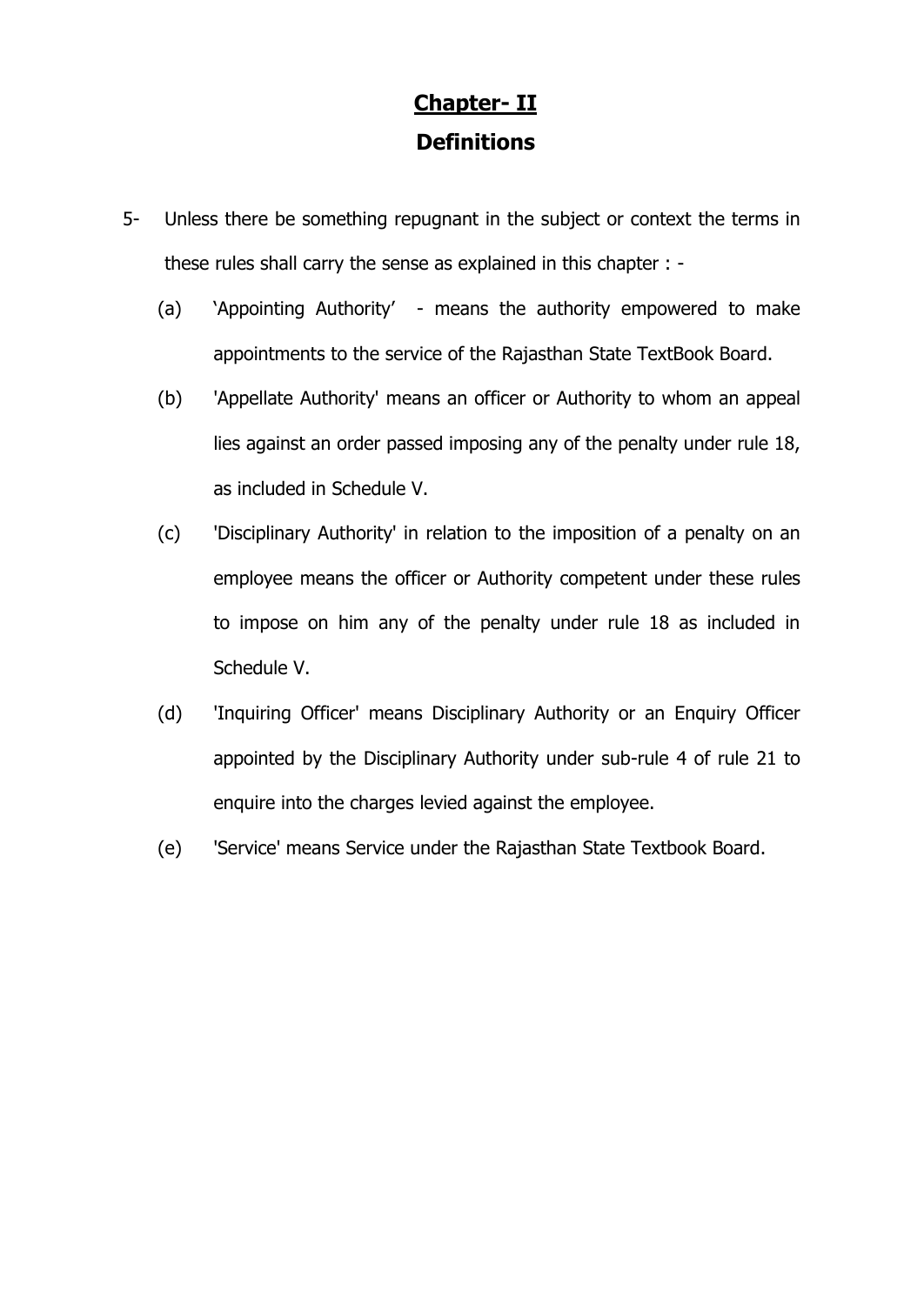# **Chapter- III Classification**

6- The Services under the Board shall be classified as following :-

|  | (i) Group 'A' Posts : Officers of the State Service                 |
|--|---------------------------------------------------------------------|
|  | (ii) Group 'B' Posts : The Subordinate and the Technical Services   |
|  | (iii)Group 'C' Posts : The Subordinate Accounts and the Ministerial |
|  | Services.                                                           |

- (iv)Group 'D' Posts : Other posts The Class IV Services.
- 7- The Group 'A' Service shall consist of the officers included in Schedule I.
- 8- The Group 'B' Service shall consist of the subordinate and technical services included in schedule II.
- 9- The Group 'C' Service shall consist of the subordinate Accounts and Ministerial services included in Schedule III.
- 10- The Group 'D' Service shall consist of other posts included in schedule IV.
- 11- The Chairman may by an order classify any post not included in any Group of Service or created subsequently to the commencement of these rules. The Chairman may amend the classification by inclusion or exclusion from any Group a post or posts.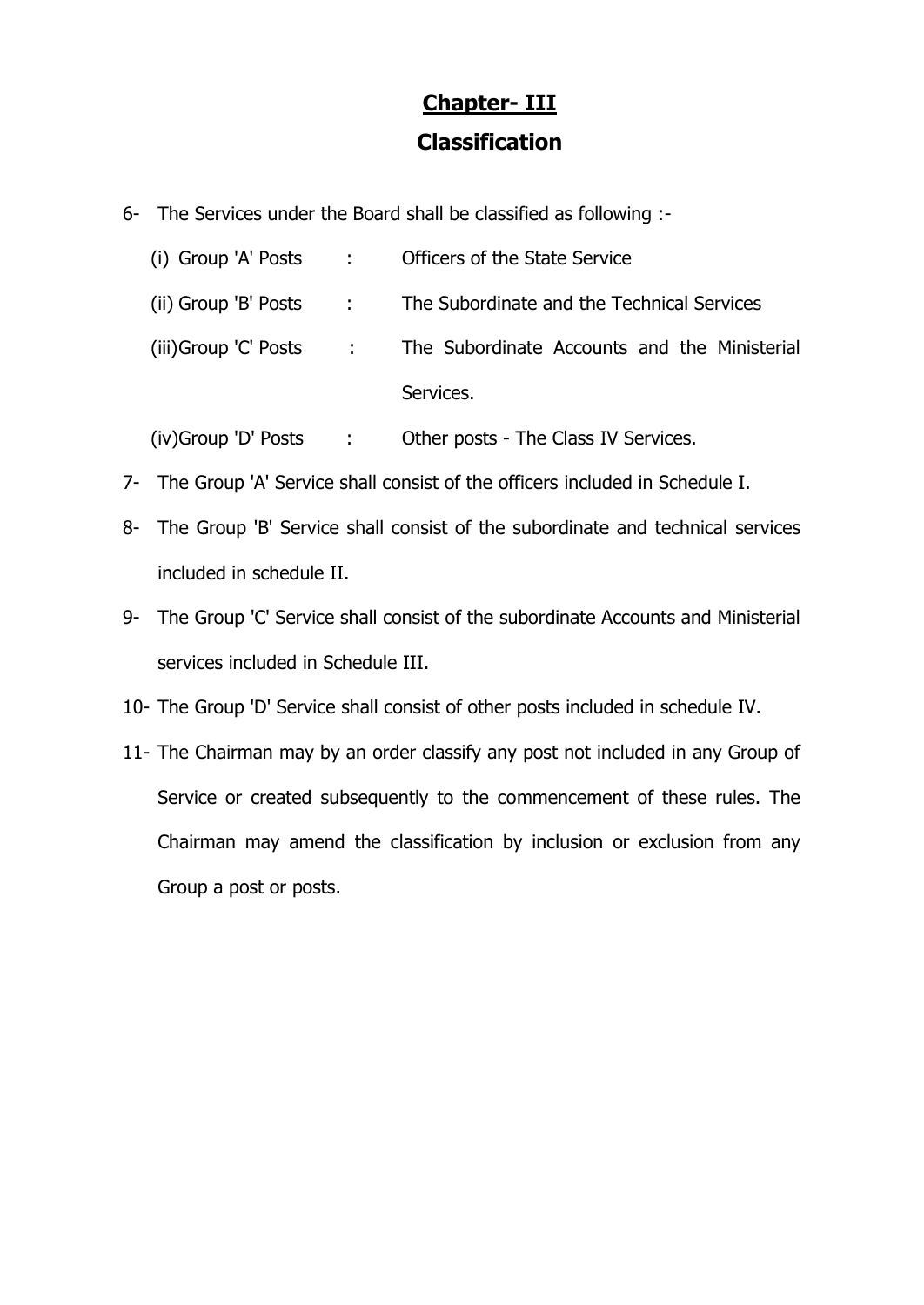## **Chapter - IV Conduct**

12- Employee to promote the Board's interest :-

- (i) Every employee shall serve the Board honestly and faithfully and shall use his utmost endeavour to promote the interest of the Board.
- (ii) Every employee shall at all times maintain absolute integrity, devotion to duty and dignity of office.
- (iii) Every employee shall comply with the rules and instructions of the Board and shall also comply with the orders of Superiors.
- (iv) Every employee shall behave with all politely and properly. No employee shall deal with rudeness with the officers and also with those who come in the office for their work.
- 13- Acts prohibited The following acts are prohibited :-
	- (i) No Employee shall take an active part in Politics or in any Political demonstration, or stand for election as a member or be a member of any local authority or legislative body.
	- (ii) No Employee shall contribute to the press without prior sanction of the Secretary or make public or publish any document, paper, or information which may come into his possession in his official capacity.
	- (iii) No employee shall accept, solicit, or seek any outside employment or office, whether stipendary or honorary without the prior sanction of the Competent Authority.
	- (iv) Accept fee thereon, without sanction of the Competent Authority.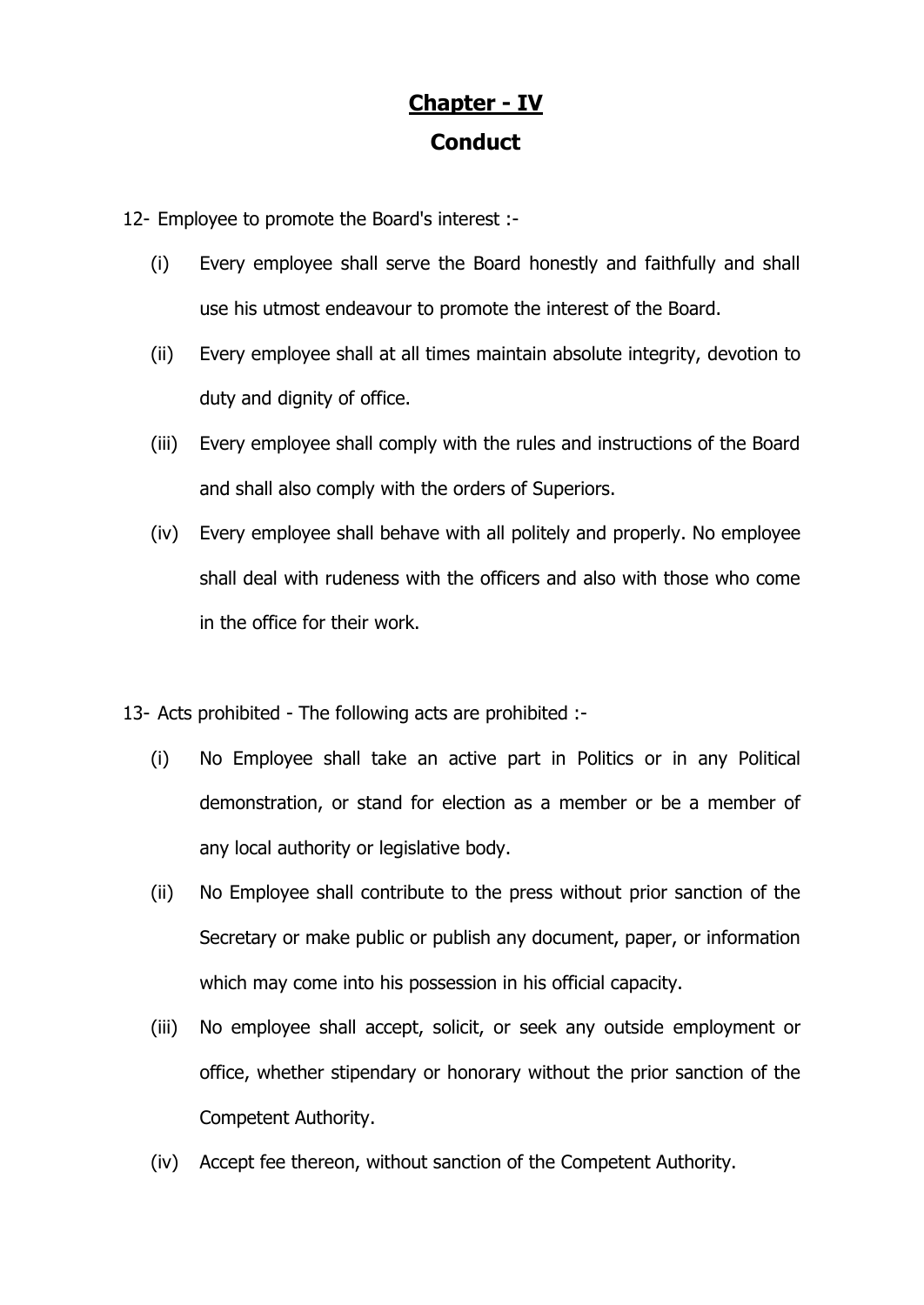- (v) No employee shall engage in any commercial business or pursue it either on his own account or as an agent for others. He shall not associate himself with the formation or management of a company or a firm, nor he shall speculate in stocks, shares, securities, or commodities of any description.
- (vi) No employee while in service shall have another marriage while wife/husband is living or marrying a person who has a wife/husband living.
- (vii) No employee shall :-
	- (1) Give or take or abet the giving or taking of dowry, or Demand directly or indirectly, from the parents or guardians of a bride, any dowry in violation of Dowry Prohibition Act, 1961.
	- (2) No employee shall accept directly and indirectly on his own behalf or on behalf any other persons or permit any member of his family to accept any gift, gratuity or reward from any Board's Servant and firm or any other person except with the prior permission of the competent authority.

Exception:- An employee may accept or permit any member of his family to accept any gift or present from any person who is a personal friend on the occasion of religious ceremony of a value which should not exceed more than Rs. 200/- .

#### 14- Acts of Misconduct :-

It shall deem to include the following:-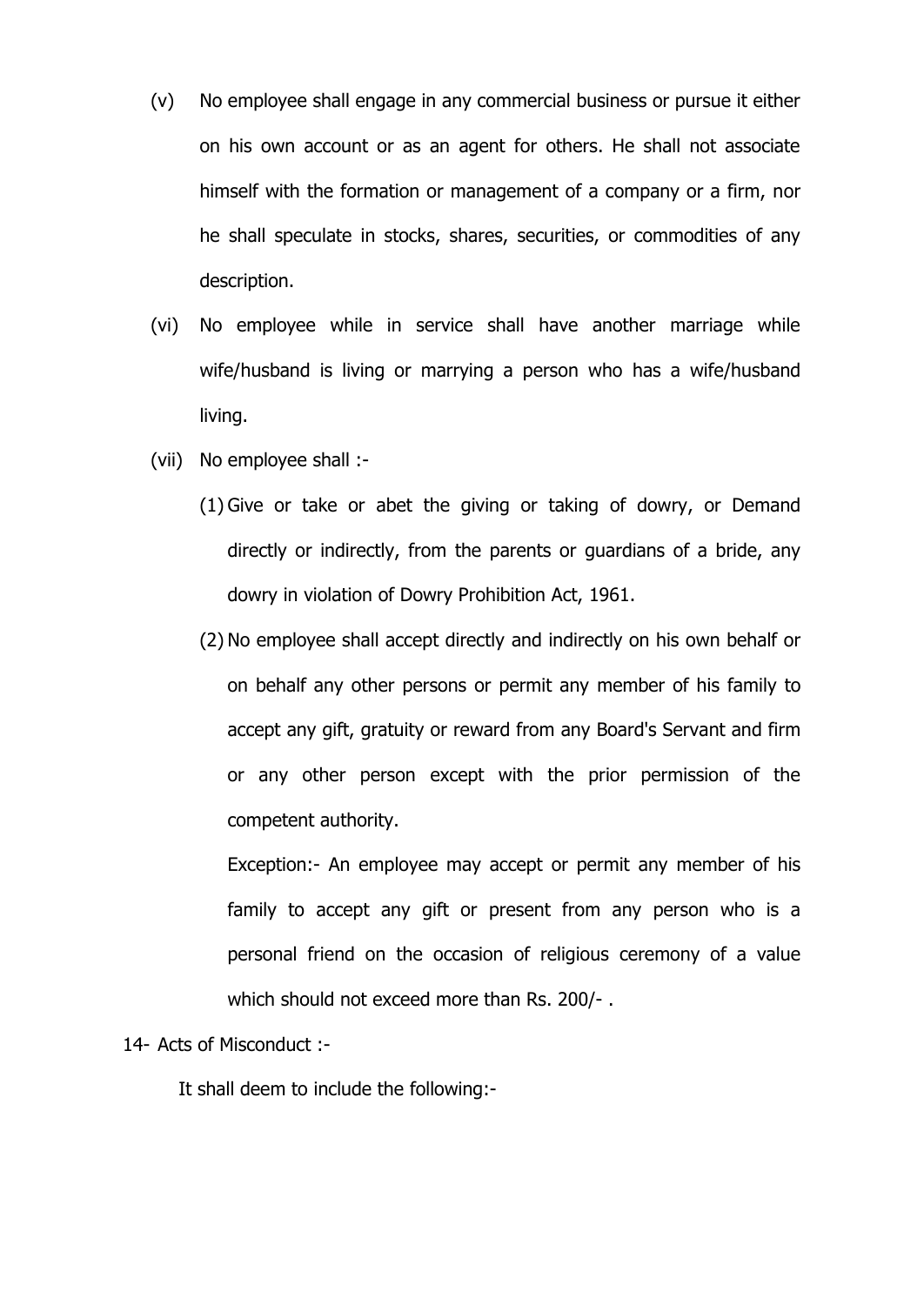- (i) Habitual late attendance, willful absence or habitual absence from duty without leave.
- (ii) Absenting from Sale Centre/Depot without permission and thus causing loss to the Board.
- (iii) Gambling, drunkenness, intoxication or any act or indecent behaviour or interference with the work of others.
- (iv) Acceptance of gifts from and lending or borrowing money to or from subordinate employees and others.
- (v) Unauthorised use or occupation of the Board's land, Building premises or other property or theft of Board's property and fraud or dishonesty in connection with the Board's business or property either within or outside the Board's premises or any other theft.
- (vi) Giving false information regarding one's particulars for purpose of employment or concealing any material facts about qualification, age and other such particulars or giving false evidence at any Departmental enquiry.
- (vii) Conviction by a Court of law for any criminal offence involving moral turpitude.
- (viii) Breach of any law applicable to the trade or of the Conduct Rules and any other Rules or orders issued by the Board from time to time.
- (ix) Adjudged insolvency not warranting continuance of the Board's trust and confidence which the duties of the employee call for.
- (x) Abetment or attempt to an act of misconduct.
- (xi) Organising demonstrations or meetings during the office hours on any working day within Board's permises.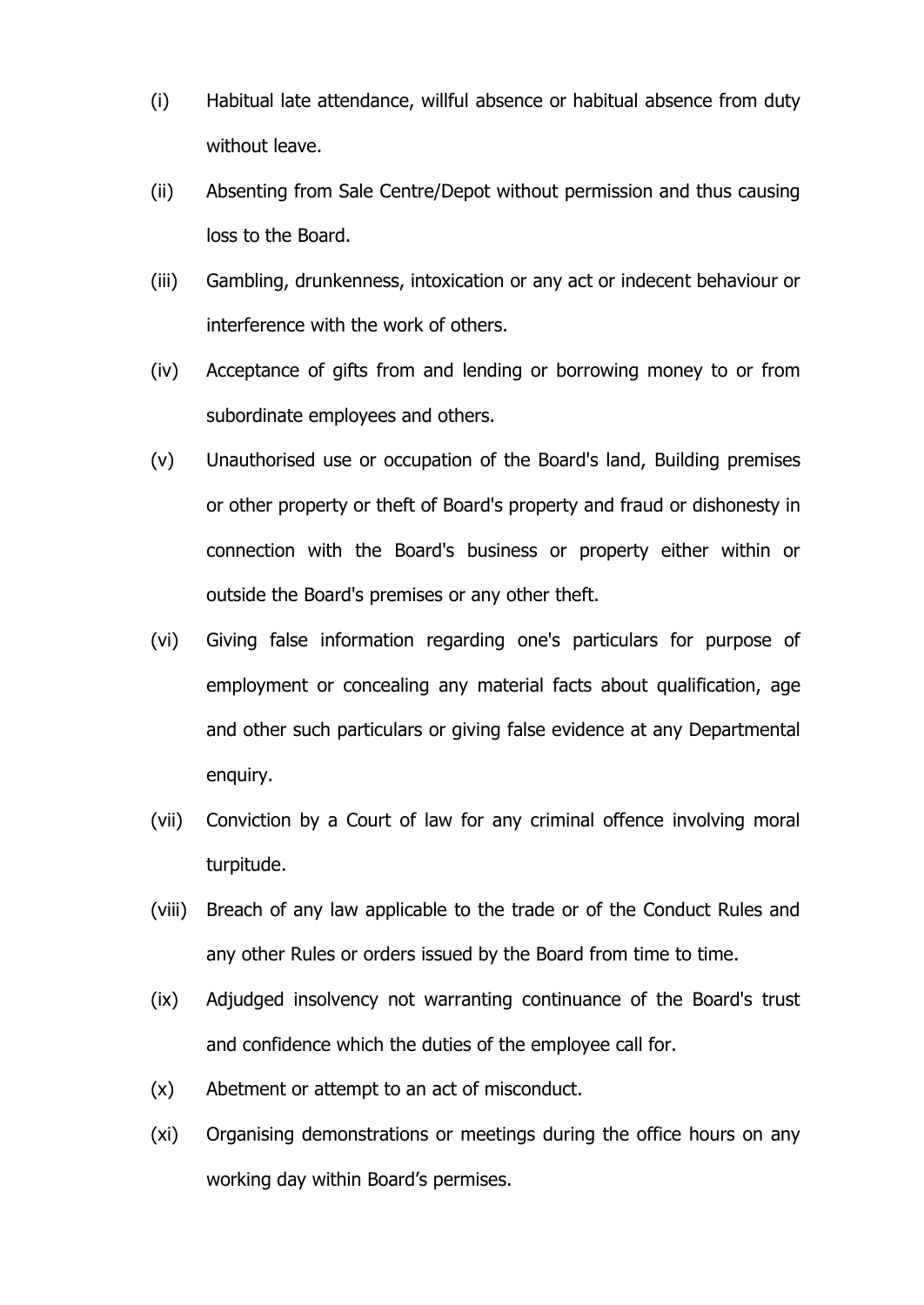Provided the employees may form an Association for their welfare and get such Association recognised by the Board.

The President and the General Secretary of such Association may represent before the Secretary/Chairman/President of the Board.

- (xii) Any such conduct within the Boards premises or its precincts which is likely to endanger the life or safety and freedom of any person e.g. gherao or forcibly deterring, restraining and/or confining members of Board, officers and employees.
- (xiii) Willful falsification, defacement or destruction of any records of the Board.
- (xiv) Refusal to work on holidays or on Sundays when notified to do so in the exigencies of Board's work.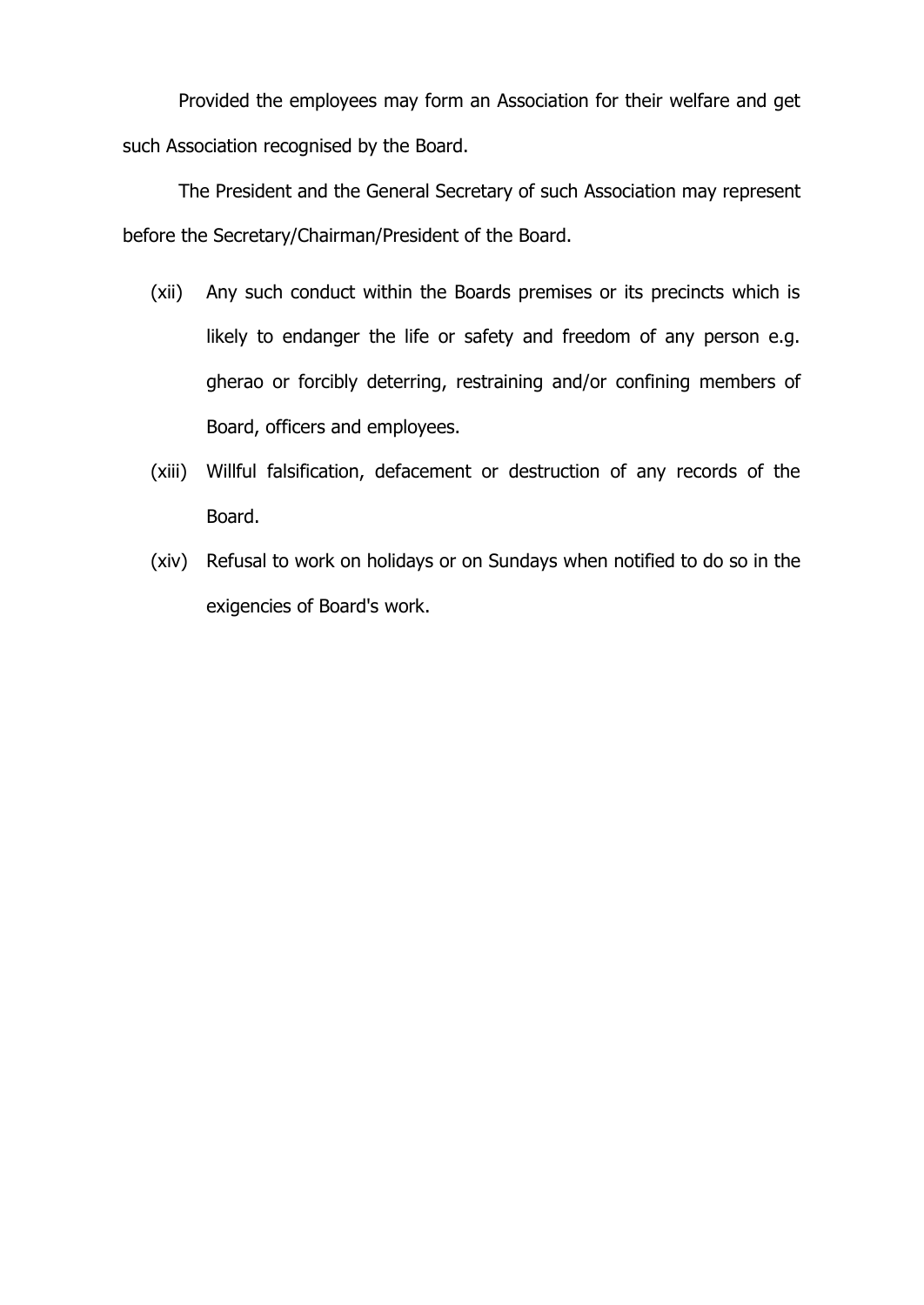# **Chapter-V Appointing Authorities**

- 15- All appointments shall be made by an authority specially empowered in this behalf as following :-
	- (i) All appointments to the posts in Group 'A' (except the post of the Secretary) and posts in Group 'B' shall be made by the Chairman of the Executive Council.
	- (ii) All appointments to the posts in Group 'C' other than that of L.D.C., Typist and posts carrying the similar pay scales shall be made by the Chairman, Executive Council.
	- (iii) The appointment to the post of L.D.C., Typists, Drivers and appointments to the posts in Group 'D' also shall be made by the Secretary.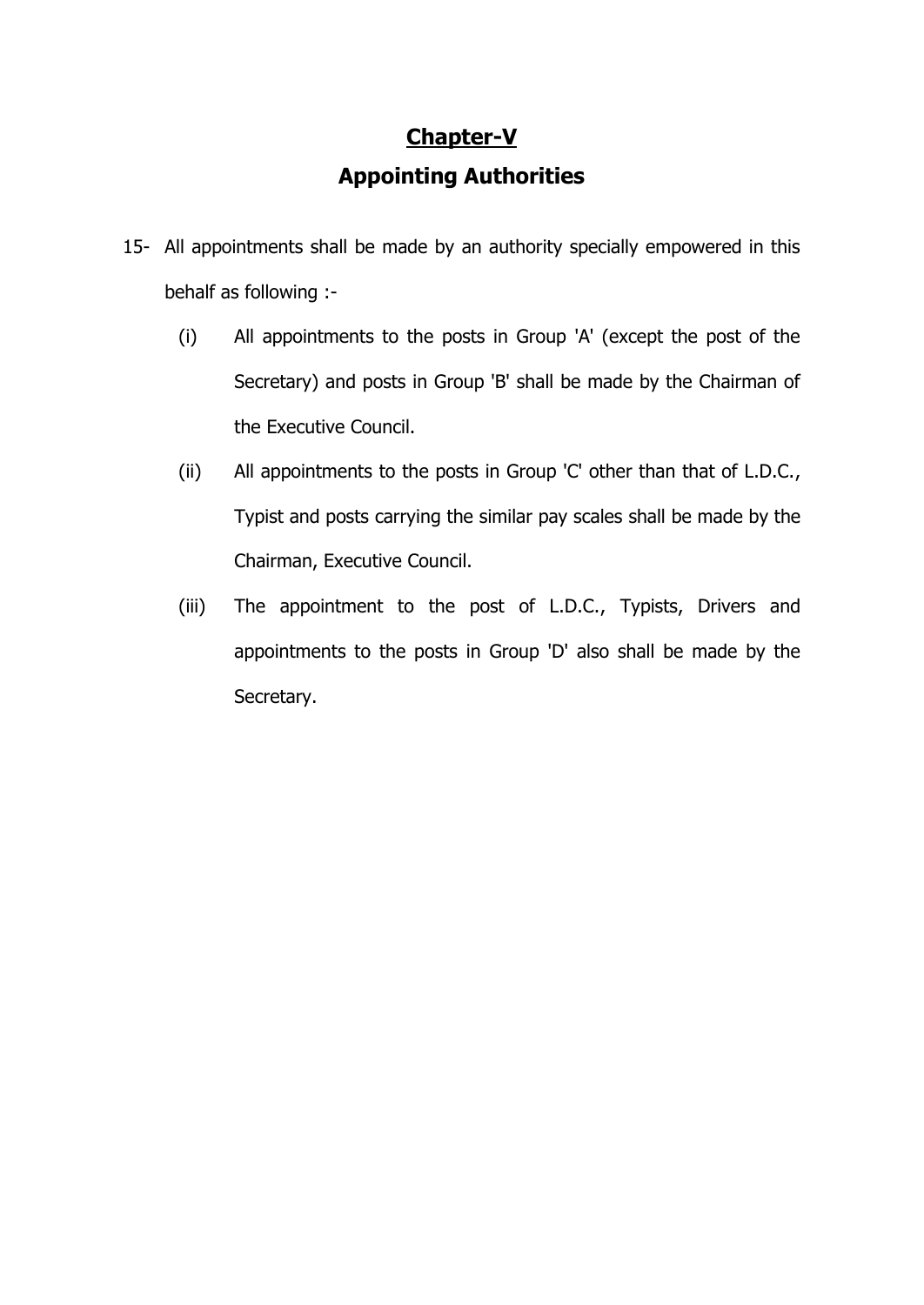## **Chapter -VI Suspension**

- 16- Suspension
	- (i) The Appointing Authority or any authority to which it is Subordinate or any other authority empowered in that behalf may place an employee under Suspension,
		- (a) Where a disciplinary proceedings against him is contemplated or is pending, or
		- (b) Where a case against him in respect of any criminal offence is under investigation or trial :

Provided that when the order of suspension is made by an authority lower than the Appointing Authority, such authority shall forthwith report to the Appointing Authority the circumstances in which the order was made and shall get the action confirmed.

- (ii) An employee who is detained in custody, whether on a criminal charge or otherwise, for a period exceeding forty eight hours shall be deemed to have been suspended with effect from the date of detention, by an order of the Appointing Authority and shall remain under Suspension till further orders.
- (iii) An order of suspension made or deemed to have been made under this rule may at any time be revoked by the authority which made or is deemed to have made the order or by any authority to which that authority is subordinate.
- (iv) The Chairman/Secretary shall review the suspension cases periodically and may decide the further action.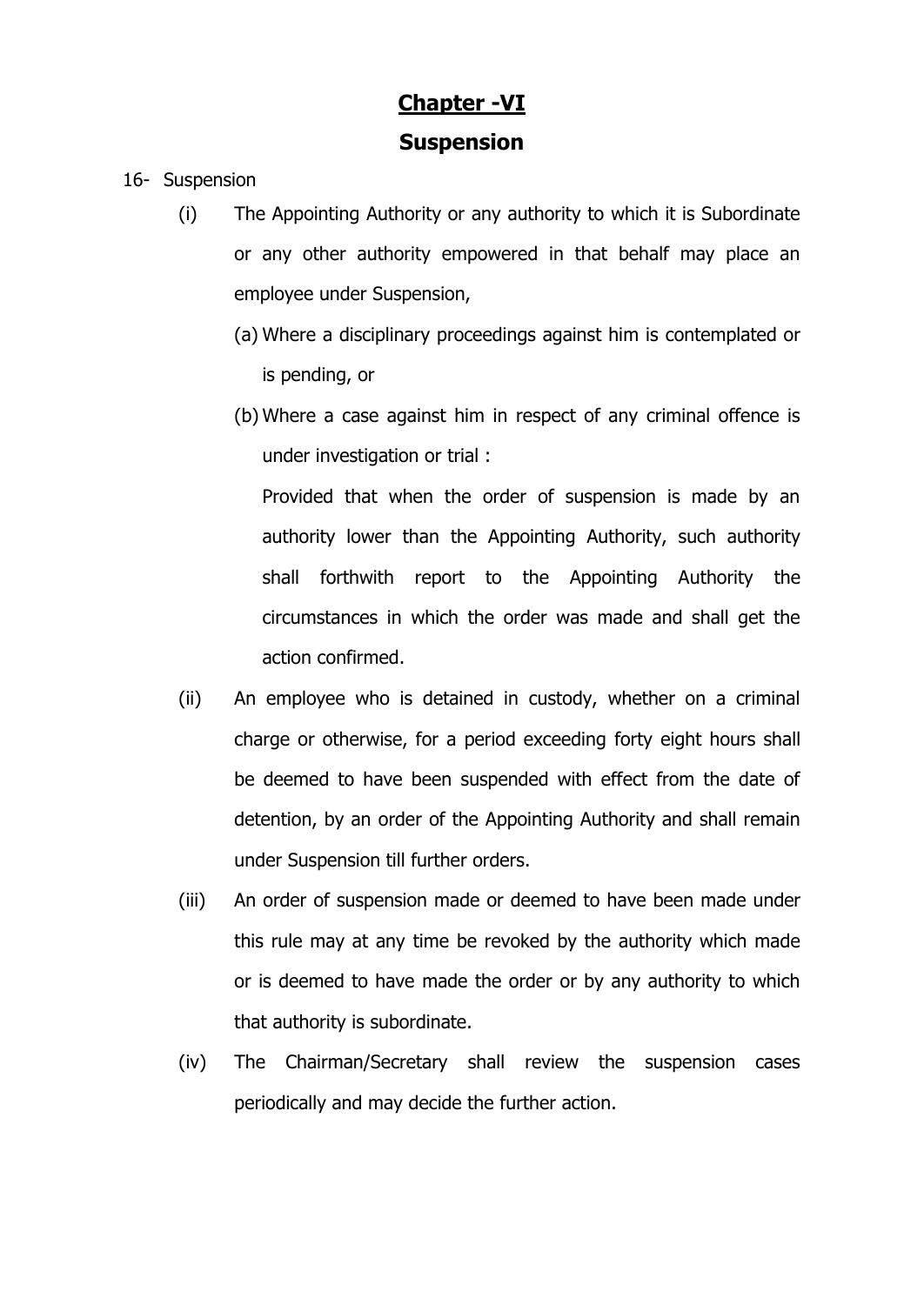## **Chapter-VII Discipline**

- 17- Without prejudice to the provisions of other Rules and Regulations, an employee who commits a breach of the Rules or who displays negligence, inefficiency or indolence, or who knowingly does anything detrimental to the interest or prestige of the Board or is in conflict with its instructions, or who commits a breach of discipline or is found guilty of any act of misconduct, or Criminal offence, and for such other sufficient reasons, shall be liable to disciplinary action.
- 18- The following penalties may for good and sufficient reasons to be recorded and hereinafter provided be imposed on an employee, namely :
	- (i) Censure
	- (ii) Withholding of increments or promotion
	- (iii) Recovery from pay of the whole or part of any pecuniary loss including loss of interest caused to the Board.
	- (iv) Reduction to a lower service, grade or post or to a lower time scale or to a lower stage in the time scale or in the case of pension to an amount lower than that due under the rules.
	- (v) Compulsory retirement
	- (vi) Removal from service which shall not be a disqualification for further employment
	- (vii) Dismissal from service.

**Explanation:** The following shall not amount to a penalty within the meaning of this rule :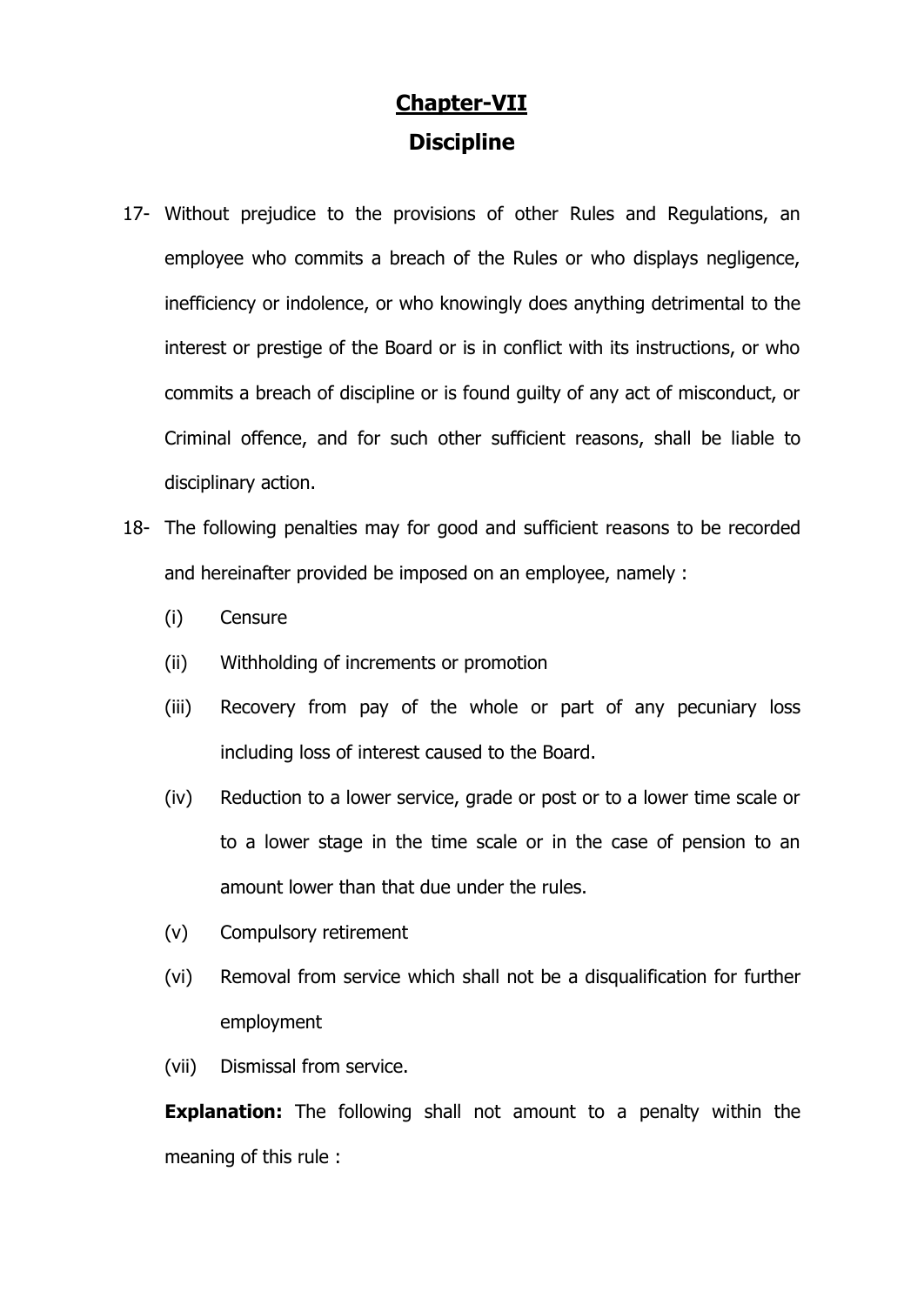- (i) Withholding increments for failure to pass a departmental examination/test
- (ii) Stoppage at the efficiency bar in the time scale on the ground of unfitness to cross the bar
- (iii) Non-promotion after consideration of the case
- (iv) Reversion of an officiating employee or on demotion to the lower post on the ground that he is considered after trail to be unsuitable for such higher post
- (v) Compulsory retirement of an employee in accordance with the provisions relating to his Superannuation or retirement
- (vi) Termination of services :-
	- (a) of a person appointed on probation at the end of the probation period for unsatisfactory work and progress;
	- (b) of a temporary employee appointed for a limited period.
- 19- Disciplinary Authority :-
	- (i) The authority specially empowered to make appointment to a post shall have power to inflict any of the penalties specified in rule 18.
	- (ii) The penalties specified in clause (i), (ii) and (iii) of rule 18 can be inflicted by an authority subordinate to the Appointing Authority.
- 20- Preliminary Enquiry :
	- (i) Whenever any complaint is received against an employee of the Board about delinquencies or misconduct or any such thing is brought to the notice of the higher authority in which disciplinary action is necessary, he should either without any delay himself start preliminary enquiry or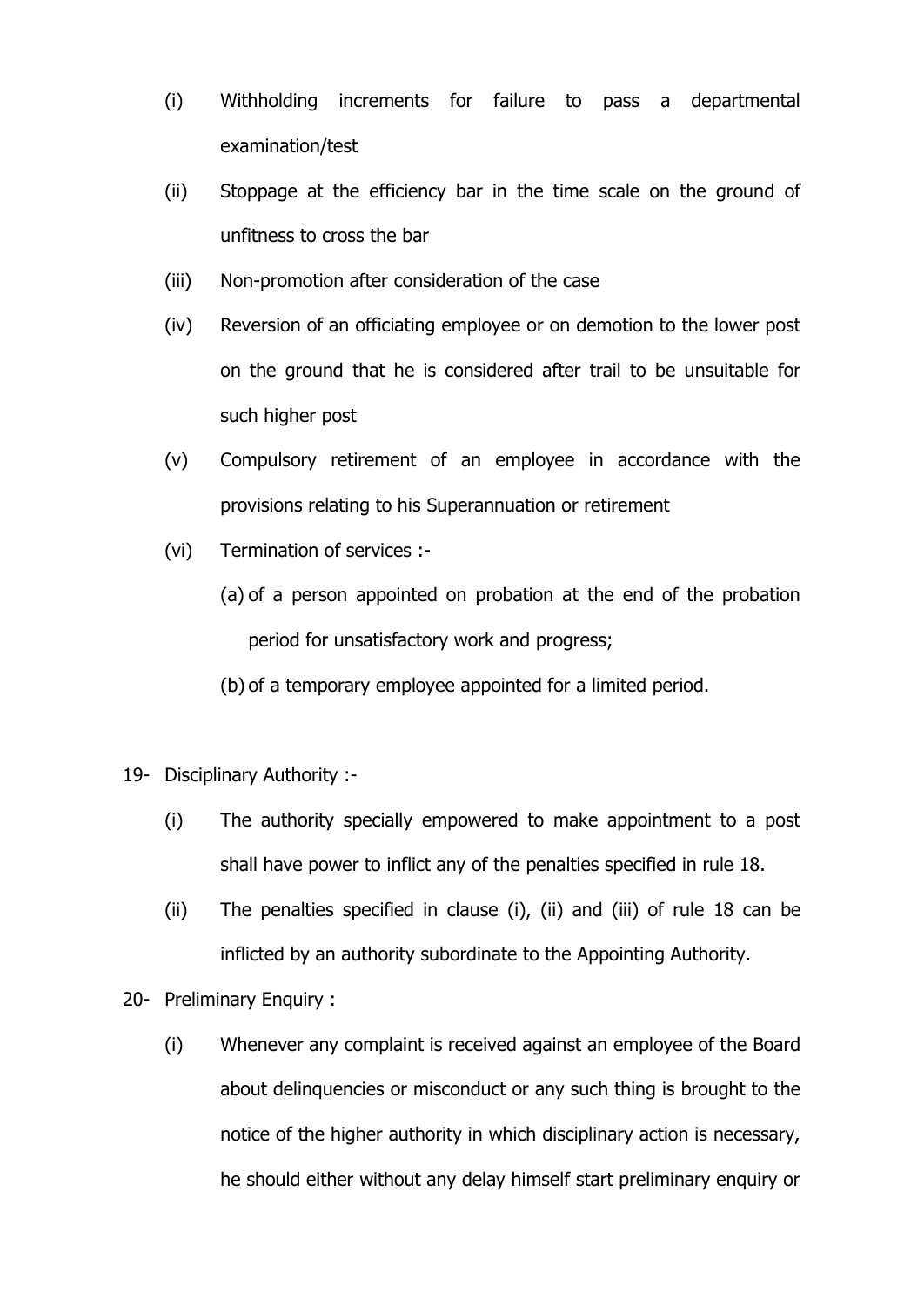he should get the preliminary enquiry done by any other officer who is superior to the delinquent.

- (ii) Matters relating to corruption should immediately be referred to the Anti-corruption Department through the Appointing Authority for investigation.
- (iii) In small matters where the Disciplinary Authority is satisfied regarding the facts of the case there is no need to conduct a preliminary enquiry.
- (iv) The Enquiry officer shall submit the report of enquiry along-with the records collected during the enquiry. He should also draw a draft chargesheet and statement of allegations.
- 21- Procedure for imposing major penalties :-
	- (i) No order imposing on an employee any of the penalties specified in clause (iv) to (vii) of rule 18 shall be passed except after an enquiry held as far as may be in the manner hereinafter provided.
	- (ii) The Disciplinary Authority shall communicate to the employee the definite charges and the statement of allegations on which such charges are based and he shall be required to submit within a time specified a written statement indicating whether he admits all or any of the charges, what explanation or defence, if any, he has to offer and whether he desires to be heard in person.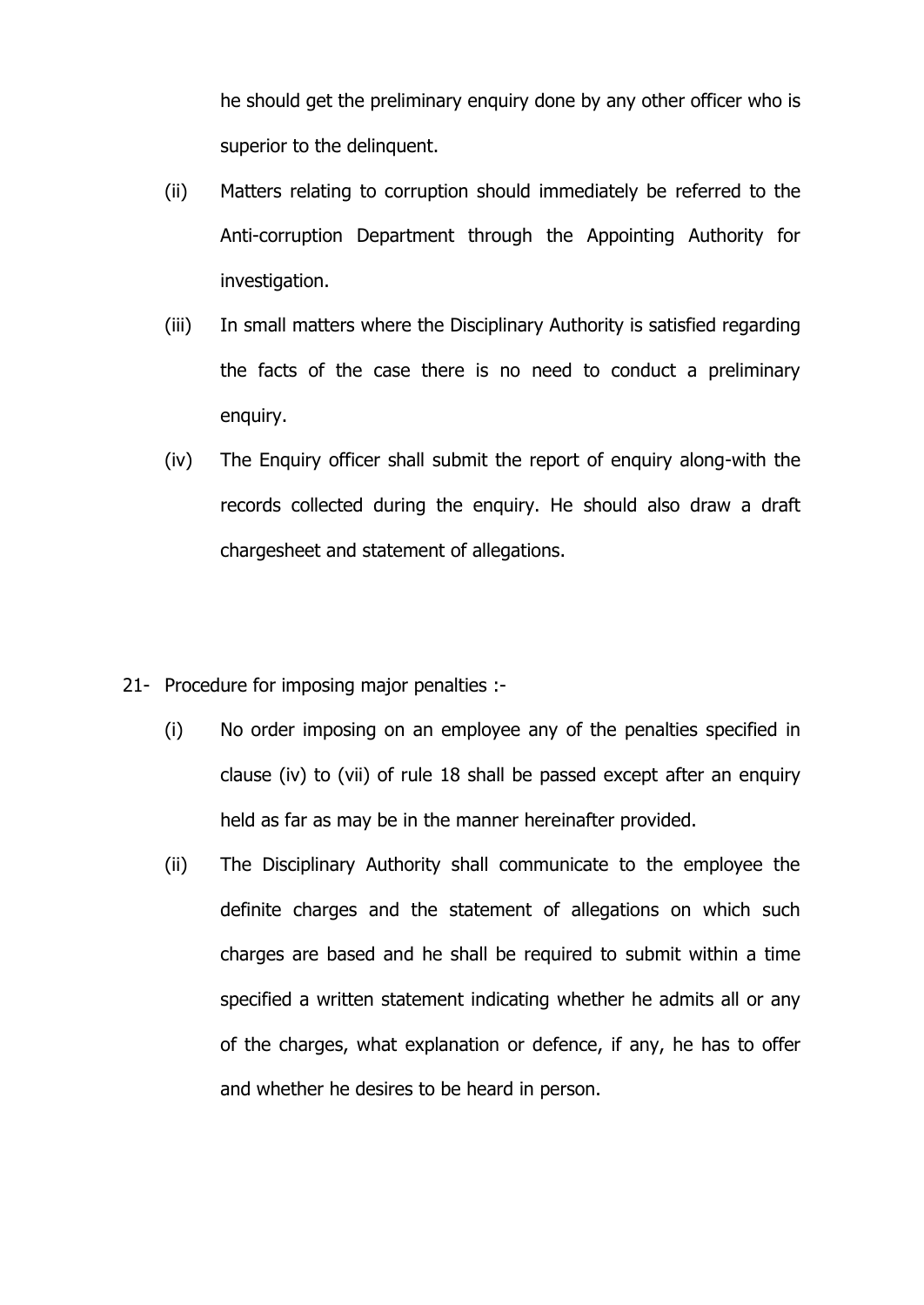- (iii) The employee shall for the purpose of preparing his defence be permitted to inspect and take extracts from such official records as he may specify, provided they are considered relevant for the purpose.
- (iv) On receipt of the written statement of defence or if no such statement is received within the time specified, the disciplinary authority may itself enquire into the charges, as are not admitted, or appoint an inquiring officer, and where all the charges have been admitted by the employee, the Disciplinary Authority will record its findings on each charge.
- (v) If an employee who has not submitted the written statement or has not admitted the charges appears before the Inquiring officer, such officer shall ask him whether he pleads guilty. He shall then record his plea and obtain the signatures of the employee. If the employee pleads guilty the Inquiring officer shall record & return his findings of guilt in respect of those charges which the employee pleads guilty to the disciplinary authority.
- (vi) The disciplinary authority may nominate any person to present the case in support of the charges. The employee may engage any officer/employee of the Board or Government whether serving or retired to assist him, with the approval of the disciplinary authority but not a legal practitioner.
- (vii) Where an employee has pleaded not guilty to the charges, at the commencement of the enquiry, the Inquiring officer shall ask the presenting officer to submit the list of witnesses and documents within 10 days. The employee charged, on receipt of the list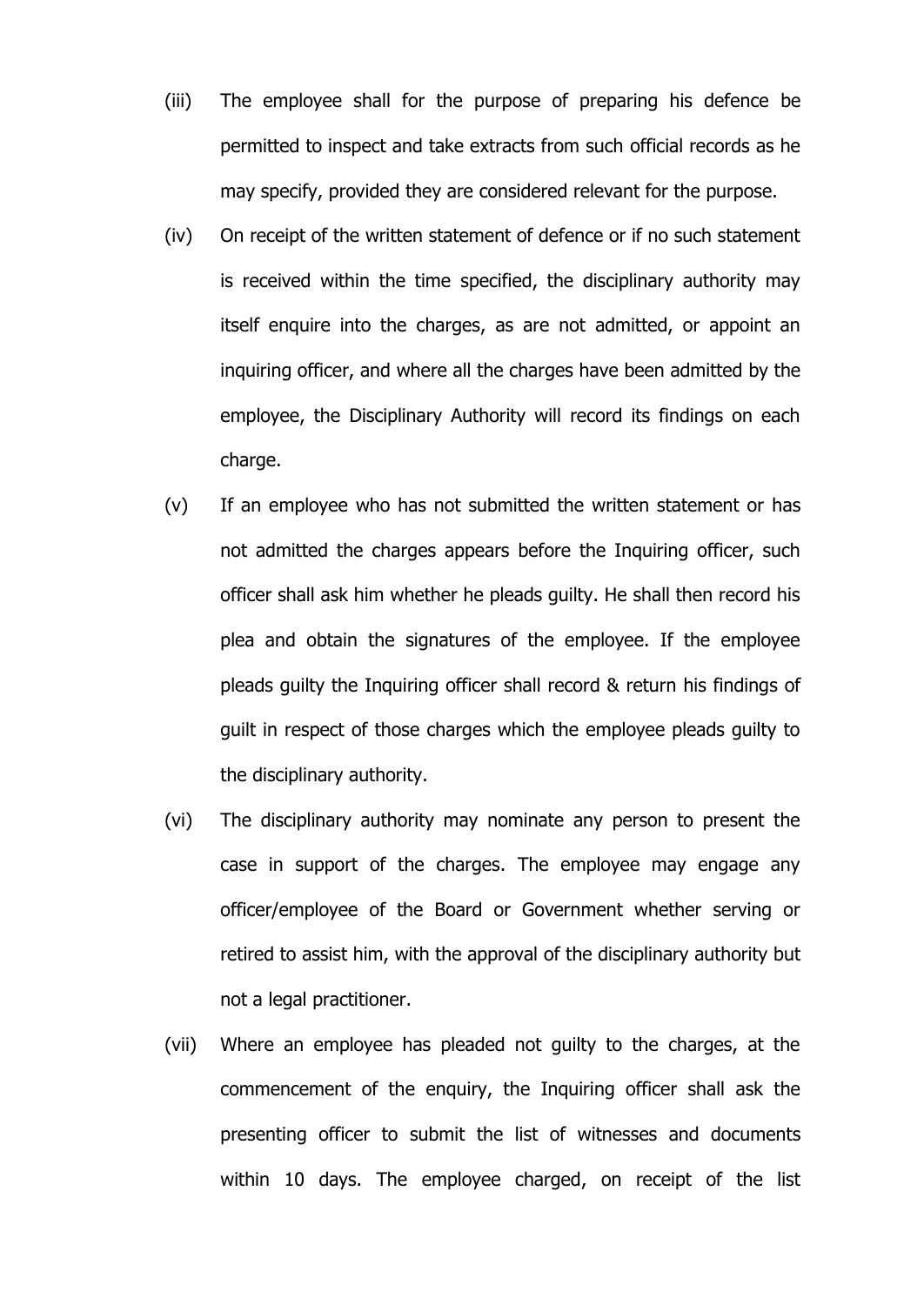submitted by the presenting officer, shall submit the list of documents required by him for his defence. The Inquiring officer shall then summon the documents required by both the parties. The Inquiring officer shall then summon the relevant witnesses giving opportunity to the Presenting officer for examination-in-chief and the employee or his assisting officer for cross examination. When the evidence in support of the charges is over, the employee shall be asked to submit the list of his witnesses within 10 days. The Inquiring officer shall then summon the relevant witnesses and allow the employee or his assisting officer for examination - in- chief and the presenting officer for cross examination. An opportunity for hearing the arguments shall be given to the parties. The parties shall be entitled to obtain the copies of the statement of witnesses for preparing the arguments.

- (viii) At the conclusion of the inquiry the inquiring officer shall record his findings on each charge with reasons.
- (ix) The record of the inquiry shall include :-
	- (a) the charges and the statement of allegation
	- (b) his written statement
	- (c) the oral evidence taken in the course of enquiry
	- (d) the documentary evidence considered in the enquiry
	- (e) the orders of the Disciplinary Authority or the Inquiring officer made in regard to enquiry
	- (f) the report setting out the findings on each charge and the reasons thereof
	- (g) the record presented during the course of enquiry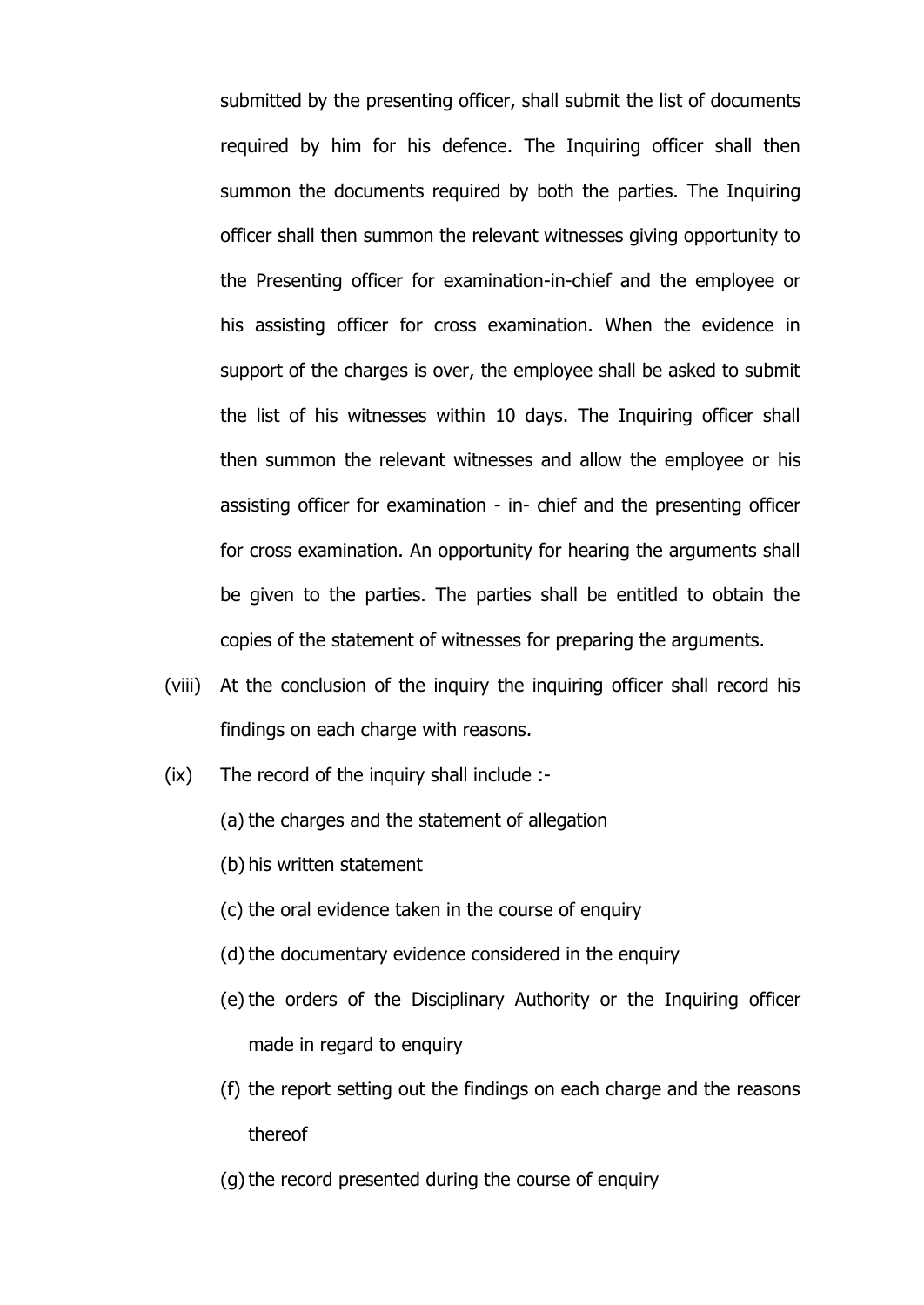- (x) The Disciplinary Authority shall, if it is not the Inquiring officer, consider the record of the Inquiry and record its finding on each charge.
- (xi) If the Disciplinary Authority having regard to its findings on the charges is of opinion that any of the penalties specified in rule 18 should be imposed on the employee, it shall make an order imposing such penalty.
- (xii) Order passed by the Disciplinary Authority shall be communicated to the employee alongwith the report of the Inquiring officer and where the Disciplinary Authority is not the Inquiring officer, a statement of its findings. However, it shall not be necessary to furnish the copy of the report of the Enquiry officer in the case where any of the penalties specified in clause (i) to (iii) of rule 18 is imposed on the employee.
- 22- Procedure for imposing minor penalties :-
	- (i) No order imposing any of the penalties specified in clause (i) to (iii) of rule 15 shall be passed except after :
		- (a) The employee is informed in writing of the action proposed to be taken against him and of the allegation on which it is proposed to be taken and given an opportunity to make any representation in writing he may wish to make.
		- (b) Holding an enquiry, in the manner laid down in rule 21, in every case, in which it is proposed to withhold increments of pay for a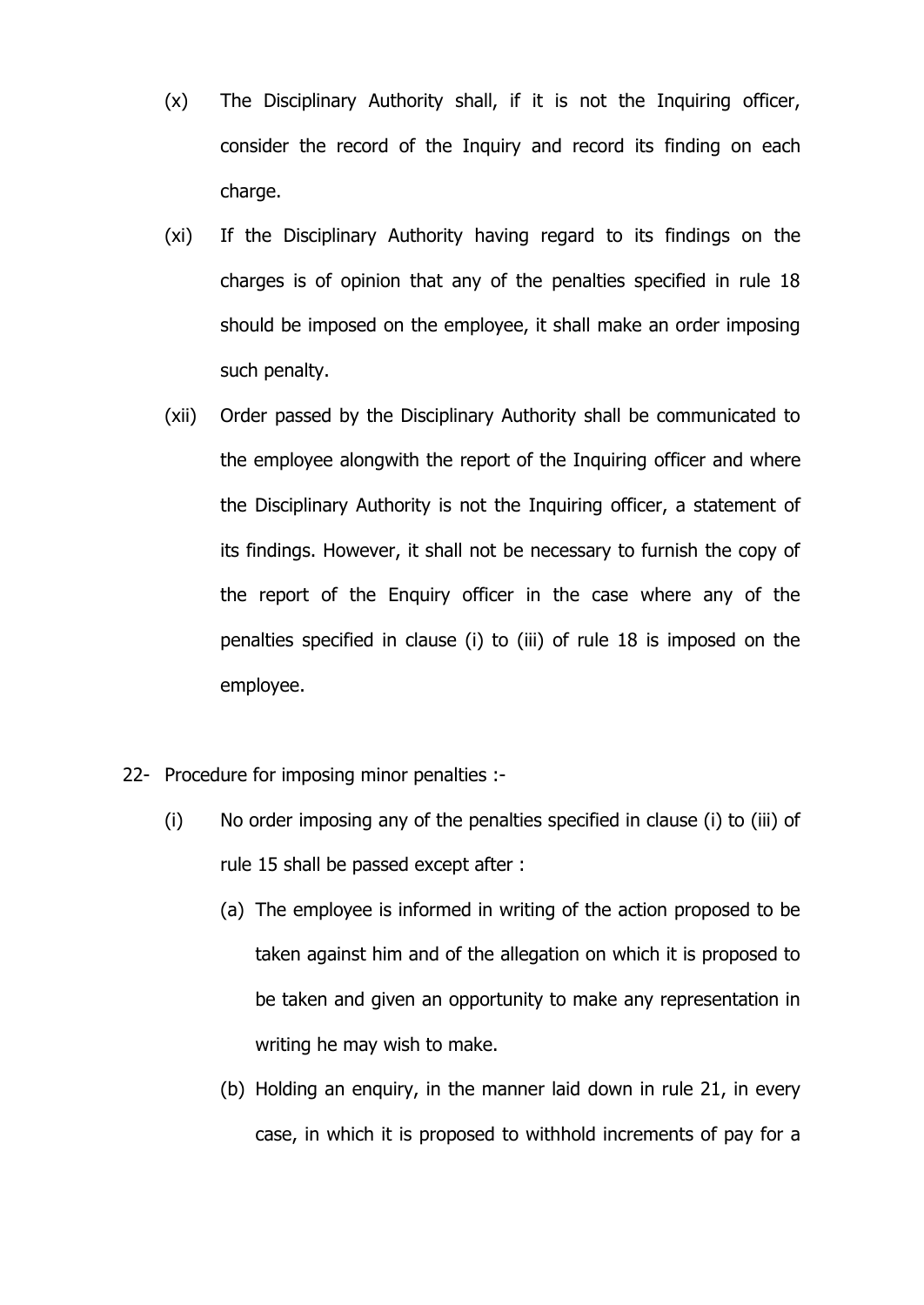period exceeding three years or with cumulative effect for any period.

- (c) Such representation if any submitted by the employee under clause (a), and the record of enquiry, if any, held under clause (b) is taken into consideration by the Disciplinary Authority.
- (ii) The record of proceedings in such case shall include :
	- (a) a copy of the intimation of the proposed action to be taken.
	- (b) a copy of the statement of allegation
	- (c) the representation of the employee
	- (d) the evidence and arguments produced during the enquiry
	- (e) the orders together with the reasons thereof.
- 23- Joint Equiry :-
	- (i) Where two or more employees are concerned in any case, the competent authority to impose penalty of dismissal from service on all such employees may make an order directing that disciplinary action against all of them may be taken in common proceedings.
	- (ii) Any such order shall specify :
		- (a) the authority which may function as the Disciplinary Authority for the purpose of common proceedings
		- (b) the penalties specified in rule 18 which such Disciplinary Authority shall be competent to impose
		- (c) Whether the procedure in rule 21 or 22 may be followed
- 24- Special procedure in certain cases :- Not-with-standing anything contained in rule 21,22 and 23 where a penalty is imposed on an employee on the ground of conduct which has caused pecuniary loss to the Board or breach of trust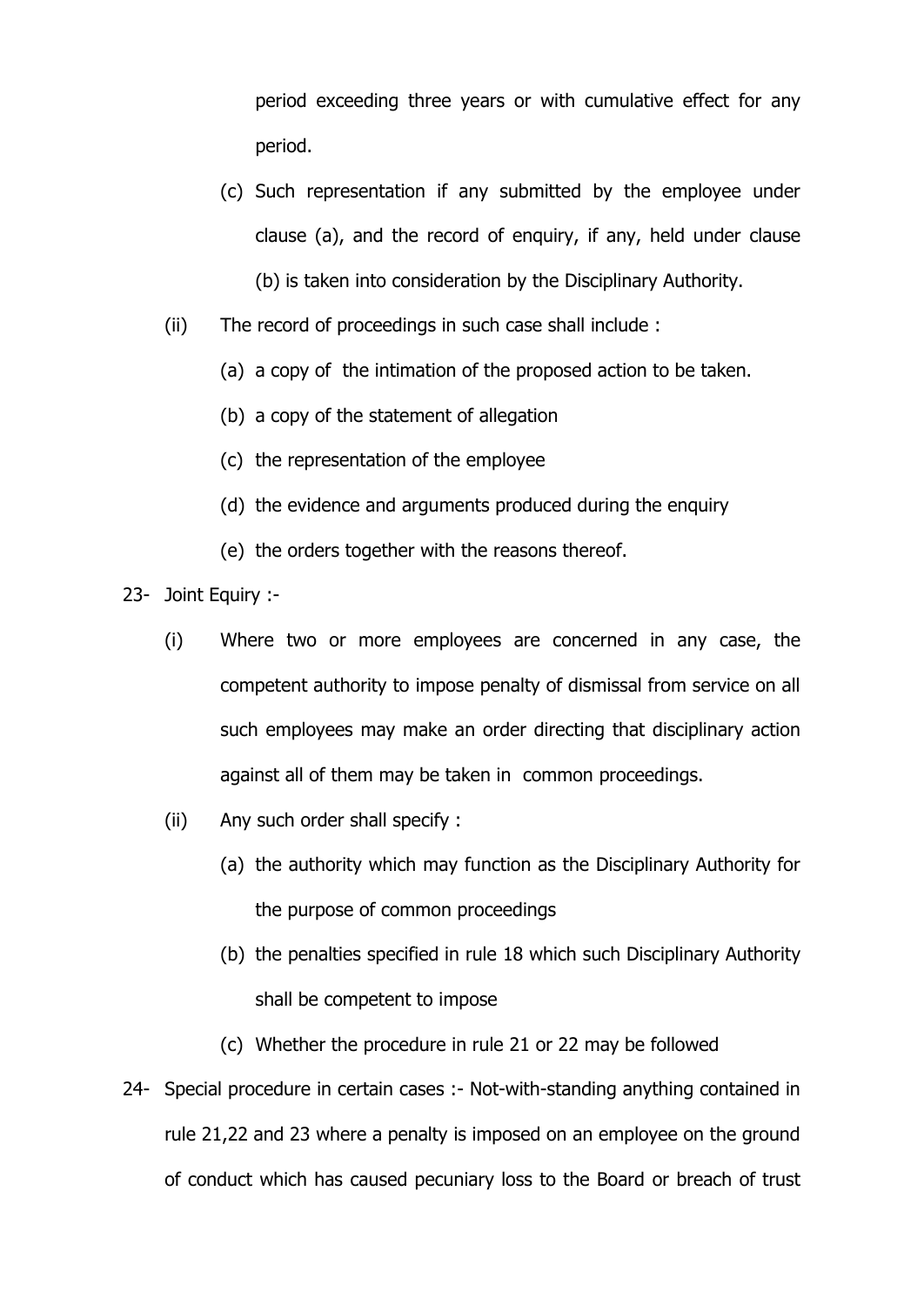in relation to the Board or conviction of Criminal charges and the Disciplinary Authority is satisfied for reasons to be recorded in writing that it is not reasonably practicable to follow the procedure prescribed in the said rules, the Disciplinary Authority may consider the circumstances of the case and pass such orders as it deems fit.

- 25- Recovery of Pecuniary Loss :-
	- (i) Where a penalty in clause (iii) of rule 18 has been imposed by a disciplinary authority, the Secretary shall set out by an order a mode in which the recovery will be effected without causing hardship to the family of the employee.
	- (ii) The recovery can be effected in case of an employee attaining the age of superannuation out of his post-retirement benefits such as gratuity and others.

#### 26- Time Schedule for enquiry -

| (i)   | For Preliminary Enquiry                                         | 30 days |
|-------|-----------------------------------------------------------------|---------|
| (ii)  | For serving charge sheet                                        | 30 days |
| (iii) | For written statement & inspection of record                    | 15 days |
| (iv)  | For appointment of Inquiring Officer/Presenting Officer 15 days |         |
| (v)   | For Completion of Enguiry                                       | 90 days |
| (vi)  | For decision of Enquiry                                         | 30 days |

27- The Enquiring officer shall intimate in writing to the Disciplinary Authority the progress of the enquiry from time to time.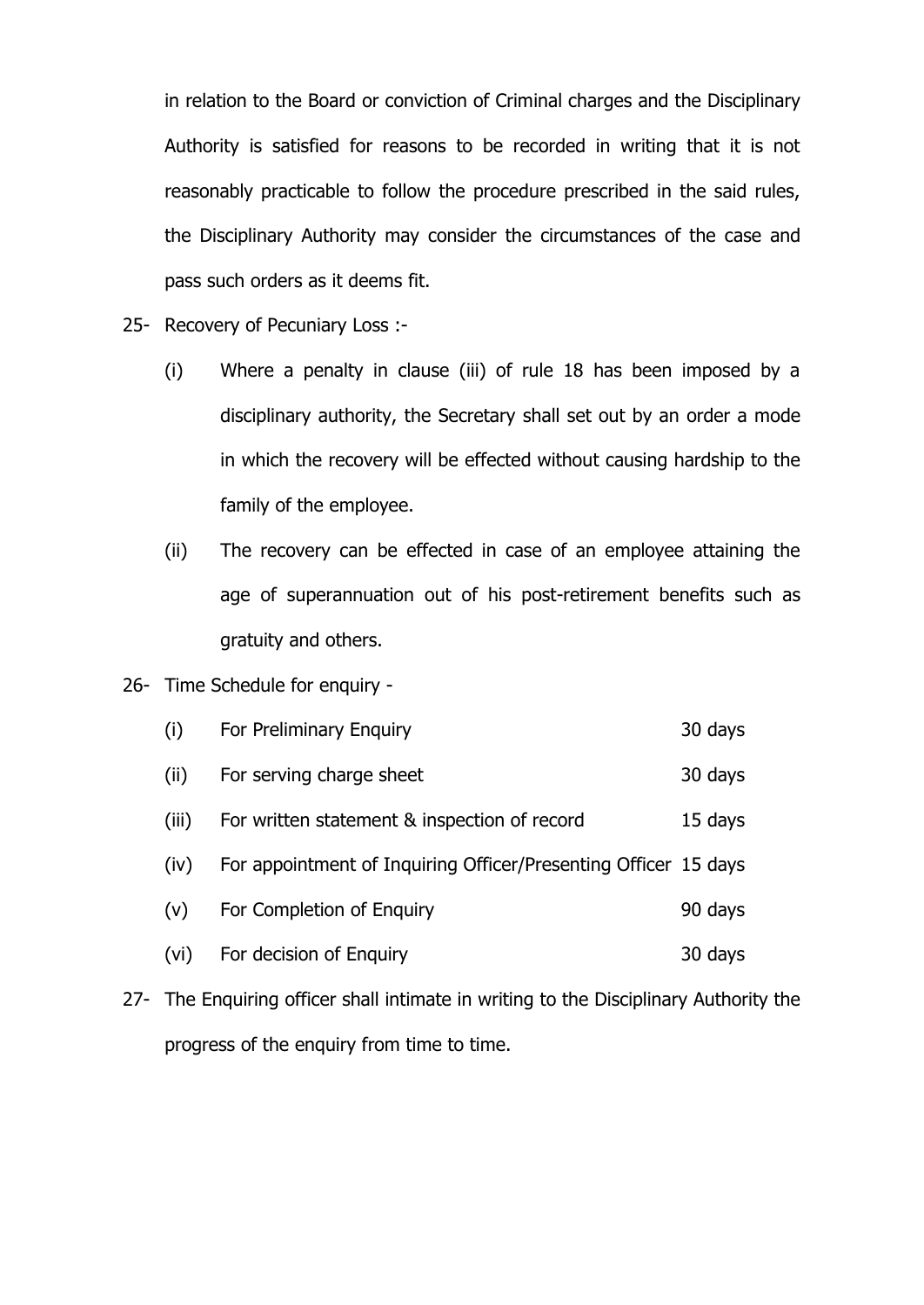परिशिष्ट—1

#### राजस्थान राज्य पाठ्यपुस्तक मण्डल, जयपुर

#### ज्ञापन

संख्या ..........

दिनांक ..............

श्री ------------------ को, एतद द्वारा सूचित किया जाता है कि राजस्थान राज्य पाठयपुस्तक मण्डल सेवा (वर्गीकरण, नियंत्रण एवं अपील) नियम–1997 के नियम–21 सपठित नियम–23 के अधीन उनके विरूद्ध संयुक्त जांच किया जाना प्रस्तावित है। वे अभिकथन जिनके आधार पर जांच किया जाना प्रस्तावित है, संलग्न अभिकथन विवरण में दिये गये है और जो आरोप उक्त अभिकथन के आधार पर तैयार किये गये है उन्हें संलग्न आरोप विवरण में विर्निदिष्ट किया गया है।

- $2<sub>1</sub>$ दिन की कालावधि के भीतर अधोहस्ताक्षरकर्ता को अपने बचाव के लिये एक लिखित कथन प्रस्तुत करने तथा निम्नलिखित के बारे में सूचना देने की अपेक्षा की जाती है:-
	- कि वह व्यक्तिगत रूप से अपनी सुनवाई चाहता है। (क)
	- उन साक्षियों के. यदि कोई हो, नाम व पते जिन्हें वह अपने बचाव के समर्थन (ख) में बलाना चाहता है. तथा
	- उन दस्तावेजों की सूची, यदि कोई हो, जिन्हें वह अपने बचाव के समर्थन में  $(\pi)$ प्रस्तत करना चाहता है।
- $3.$ की तैयारी करने के प्रयोजनार्थ किन्ही भी अभिलेखों का निरीक्षण करना सरकारी तथा उनमें से उद्धरण लेना चाहता है तो उसे निम्न अधोहस्ताक्षरकर्त्ता के पास ऐसे अभिलेखों की एक सूची भेजनी चाहिये ताकि तत्प्रयोजनार्थ उचित सुविधाएं उपलब्ध कराने की व्यवस्था की जा सके तथापि. उसे यह ध्यान रखना चाहिये कि यदि निम्न अधोहस्ताक्षरकर्त्ता की राय में उक्त अभिलेख तत्प्रयोजनार्थ सुसंगत नही है तथा ऐसे .<br>अभिलेखों को दिलवाने की अनुज्ञा देना लोकहित के विरूद्ध है तो उसे ऐसे अभिलेखों का निरीक्षण करने या उनमें से उद्धरण लेने की अनुज्ञा नही दी जायेगी।
- $\overline{4}$ . उनका लिखित कथन उपर्युक्त विनिर्दिष्ट तारीख को या इससे पूर्व प्राप्त नही हुआ तो जांच एक पक्षीय की जा सकेगी।
- इस ज्ञापन के प्राप्त होने की भिजवायें।  $5<sub>1</sub>$
- संलग्न:-आरोप पत्र मय अभिकथनों का विवरण

 $1.$ 

> अनुशासनिक प्राधिकारी के हस्ताक्षर एवं पदनाम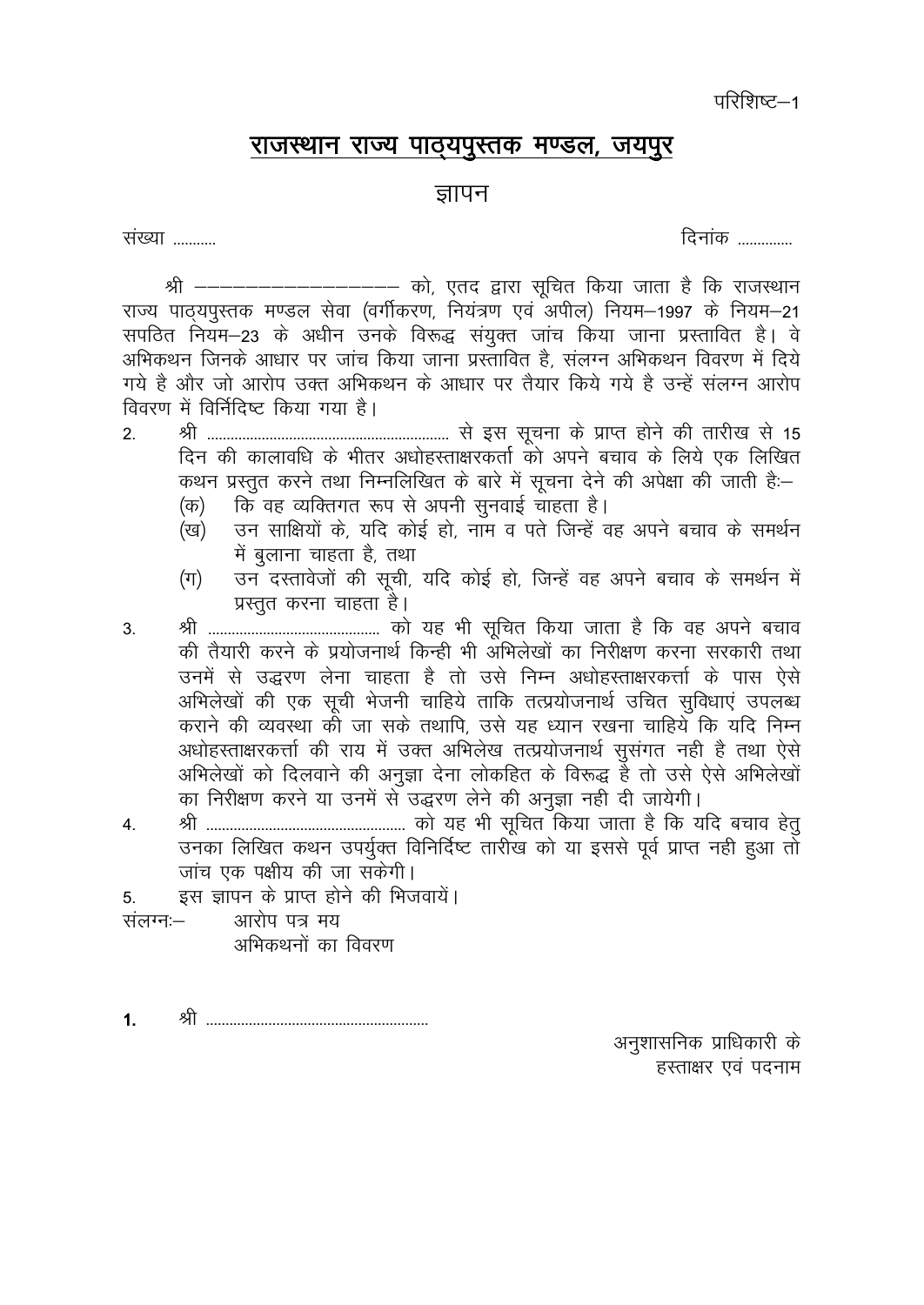परिशिष्ट–2

# राजस्थान राज्य पाठ्यपुस्तक मण्डल, जयपुर

के विरूद्ध विरचित आरोपों का विवरण।

### आरोप संख्या-1

|  |  | यह कि उक्त श्री ------------- (नाम) ----------- ने      |  |  |  |  |  |
|--|--|---------------------------------------------------------|--|--|--|--|--|
|  |  | ---------- तक की कालावधि के दौरान जब कि वह  पर कार्य कर |  |  |  |  |  |
|  |  | रहा था  (आरोप)  जैसा कि अभिकथनों के विवरण-पत्र के       |  |  |  |  |  |
|  |  |                                                         |  |  |  |  |  |

#### आरोप संख्या-2

|  |                   |  |  |  | यह कि उपर्युक्त कालावधि के दौरान तथा उपर्युक्त कार्यालय में कार्य करते समय |  |  |
|--|-------------------|--|--|--|----------------------------------------------------------------------------|--|--|
|  |                   |  |  |  |                                                                            |  |  |
|  |                   |  |  |  |                                                                            |  |  |
|  | में बताया गया है। |  |  |  |                                                                            |  |  |

अनुशासनिक प्राधिकारी के हस्ताक्षर एवं पदनाम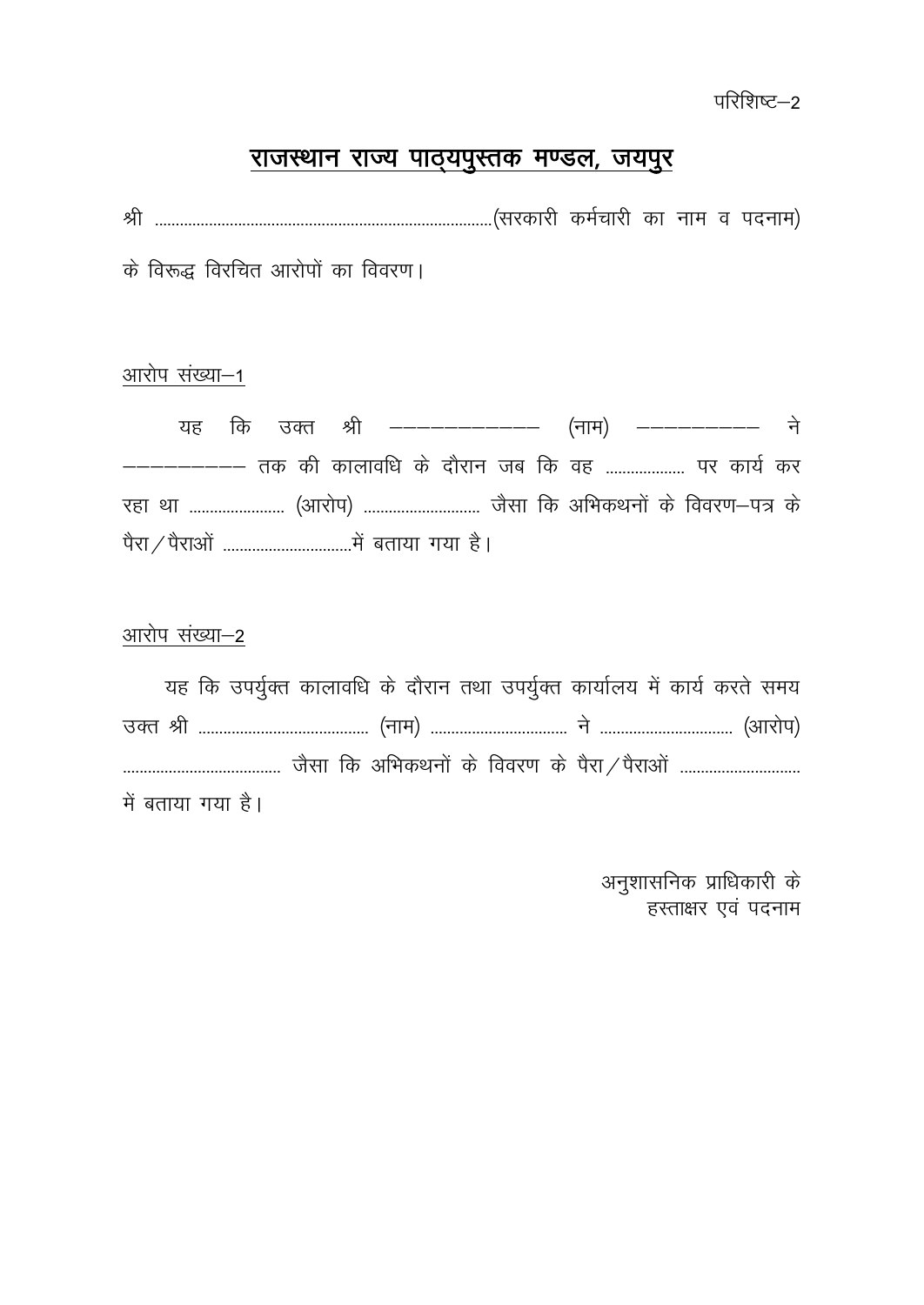परिशिष्ट—3

### <u>राजस्थान राज्य पाठ्यपुस्तक मण्डल, जयपुर</u>

कर्मचारी का नाम व पदनाम) के विरूद्ध आरोप तैयार किए गए हैं। आरोप संख्या–1 से सम्बन्धित अभिकथन आरोप संख्या–2 से सम्बन्धित अभिकथन आरोप संख्या–3 से सम्बन्धित अभिकथन

> अनुशासनिक प्राधिकारी के हस्ताक्षर एवं पदनाम

टिप्पणी : अभिकथन में स्पष्ट रूप से बताया जाना चाहिए कि सम्बन्धित सरकारी कर्मचारी किस तरह अपराधी है अर्थात किसी विशिष्ट मामले में निश्चित रूप से उसका उत्तरदायित्व क्या था एवं उसके निर्वहन में वह कहां तक असफल रहा।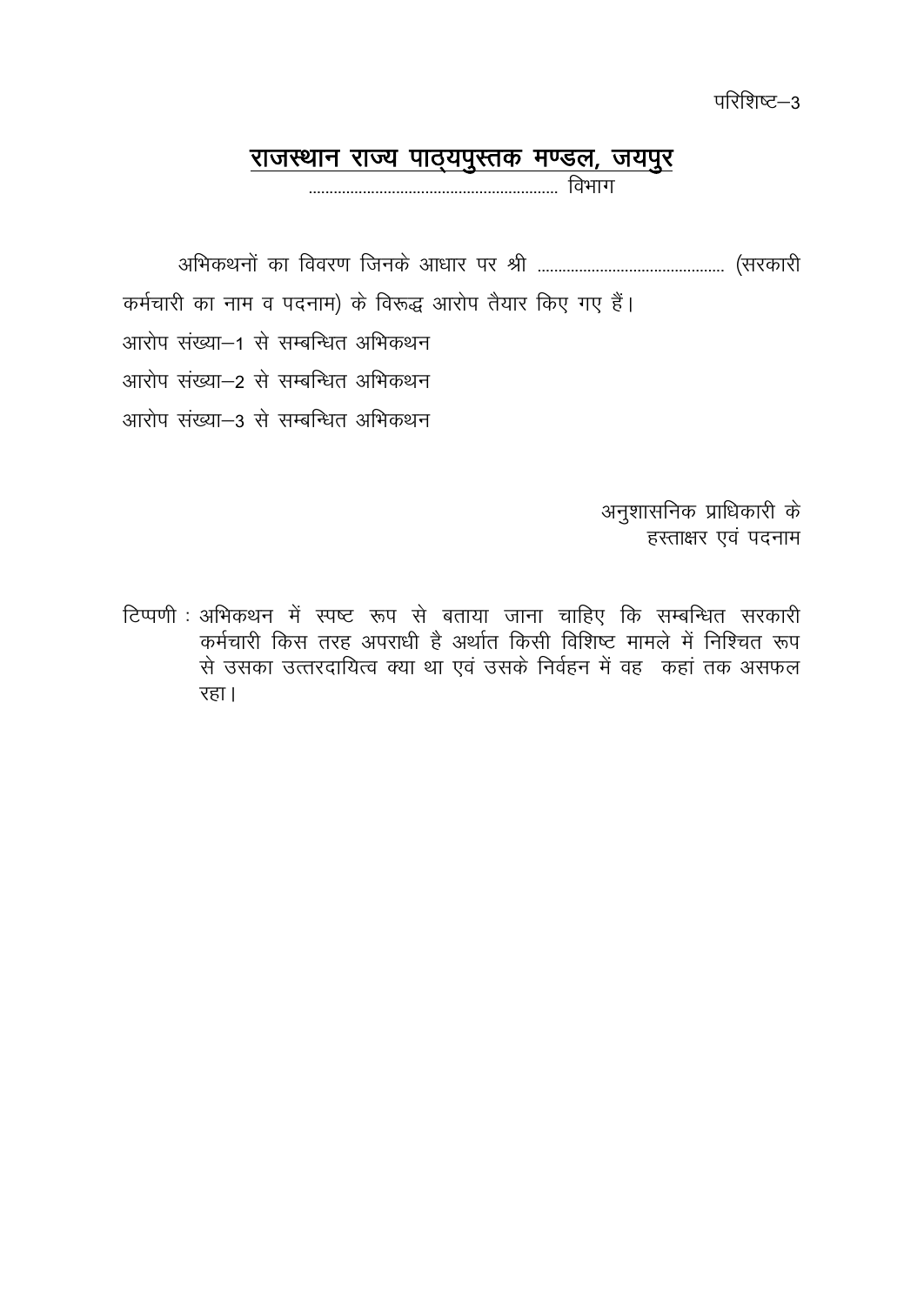# **Chapter -VIII Appeals, Revision and Review**

- 28- Notwithstanding anything contained in this part, no appeal shall lie against an order made by the Governing Council imposing any of the penalties specified in rule 18.
- 29- Appeals against orders of suspension : An employee may appeal against an order of suspension to the next higher authority to which the suspending authority is subordinate.
- 30- Appeals against orders imposing penalties : The employee may appeal against an order imposing upon him any of the penalties specified in rule 18 to the Appellant Authority as shown in Schedule V.
- 31- Limitation Period :- An appeal may be preferred within 3 months from the date the certified copy of the order imposing penalty was given to the employee. This period may be extended by the Appellate Authority if he has grounds to believe that delay has been caused for sufficient reasons.
- 32- Form and contents of Appeal : An appeal shall
	- (i) be signed by the person on whom penalty has been imposed
	- (ii) be addressed to the authority to which appeal lies
	- (iii) contain all material statements and arguments on which appellant relies
	- (iv) not contain any disrespectful or improper language
	- (v) be complete in itself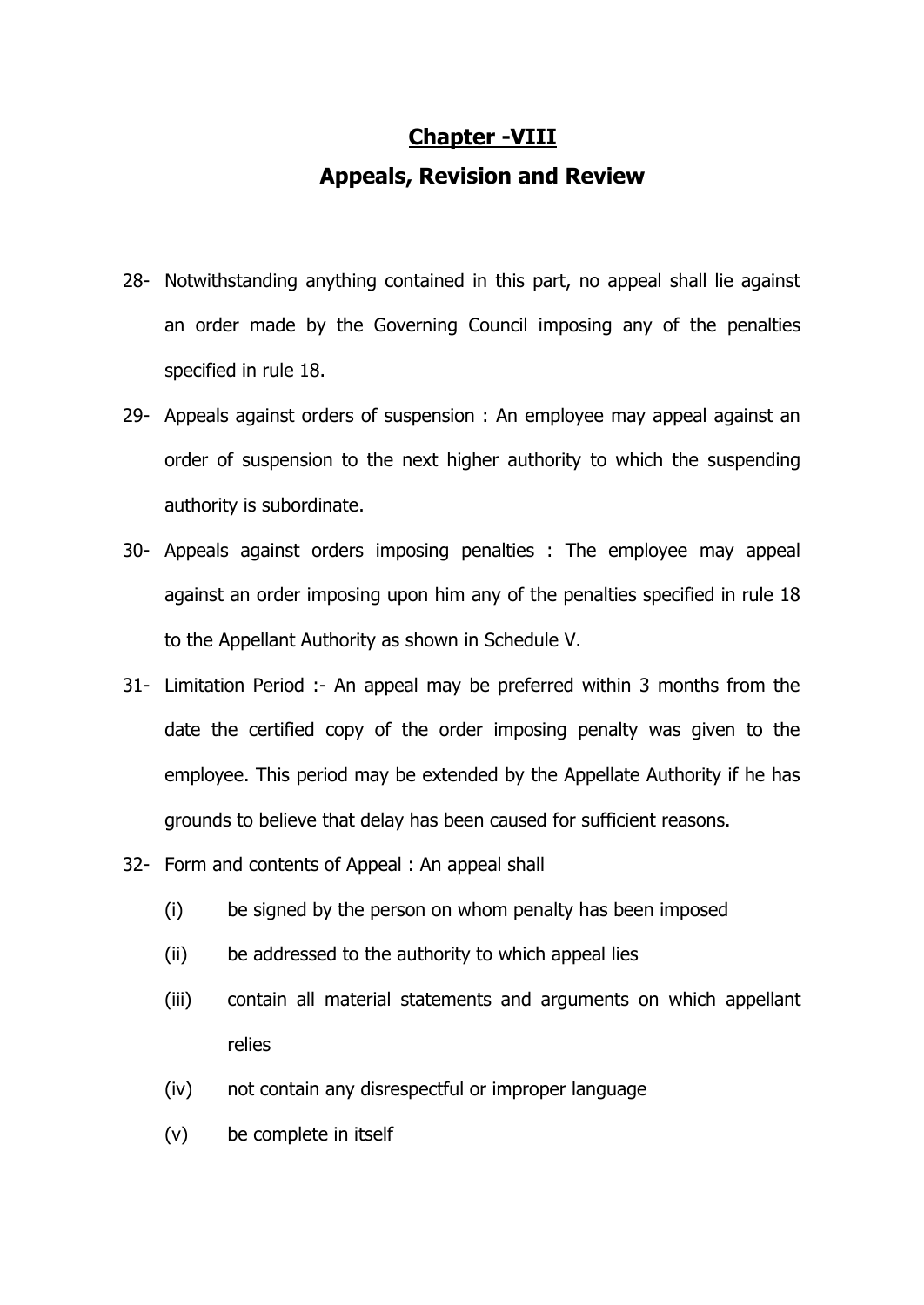- 33- Submission of Appeal :- Every appeal shall be submitted through the proper channel of the authority who made the order appealed against.
- 34- Withholding of Appeal :-
	- (i) An appeal may be withheld if
		- (a) it is an appeal against an order for which no appeal lies , or
		- (b) it does not comply with any of the provisions of rule 32 or
		- (c) it is not submitted within the period of limitation prescribed under rule 31 or
		- (d) it is a repetition of an appeal already decided.
	- (ii) An appeal withheld for the reasons of non-compliance of provisions of Rule 32 shall be returned to the appellant and if received within one month after necessary compliance shall not be withheld.
	- (iii) Where an appeal is withheld, the appellant shall be informed about the facts and reasons thereof.
	- (iv) The Authority withholding the appeals shall inform the Appellate authority about the appeals withheld with reasons by sending a quarterly statement of the appeals withheld.
	- (v) The Appellate Authority may direct transmission to it any appeal withheld together with the comments of the authority withholding the appeal.
- 35- Consideration of appeals :-
	- (i) In the case of an appeal against an order of suspension the Appellate Authority shall consider whether the suspension was justified looking to the facts of the case and either confirm or set aside the order.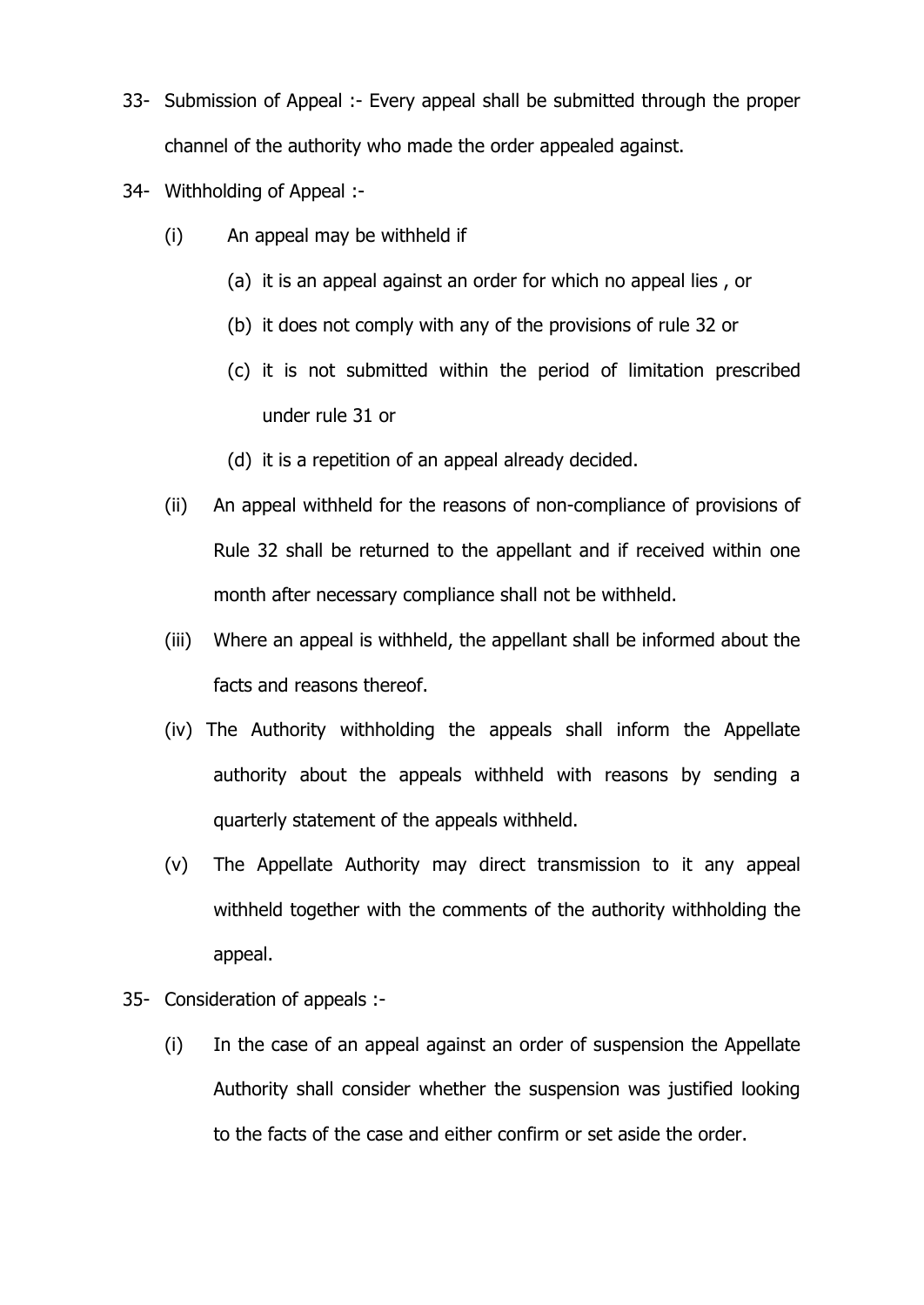- (ii) In case of an appeal against the penalties specified in rule 18 the appellate authority shall consider :
	- (a) Whether the procedure laid down in the rules has been followed
	- (b) Whether the charges have even established and proved and
	- (c) The quantum of the penalty imposed and after giving an opportunity of personal hearing pass order :-
		- (i) Setting aside, reducing, confirming or enhancing the penalty or
		- (ii) remand the case to the authority which passed the order or to any other authority with such directions as it may deem fit.

Provided that no order of imposing an enhanced penalty shall be passed unless the appellant is given an opportunity to represent.

- 36- Revision :- The Appellate Authority, may, even if no appeal has been preferred, of its own motion or otherwise call for and examine the record of the case and after making further investigations if necessary, revise the order and pass orders of nature contained in clause (i) & (ii) of Sub-Rule (2) (c) of rule 35. Provided no action under this rule shall be initiated after more than 6 months of the date of the order to be revised.
- 37- Governing Council's Power to review :-The Governing Council may on his own motion or otherwise call for records of a case and review any order within six months or in the next meeting which ever is earliest after passing of the order which is to be reviewed and pass orders of the nature contained in clause (i) and (ii) of sub-rule (c) of rule 35.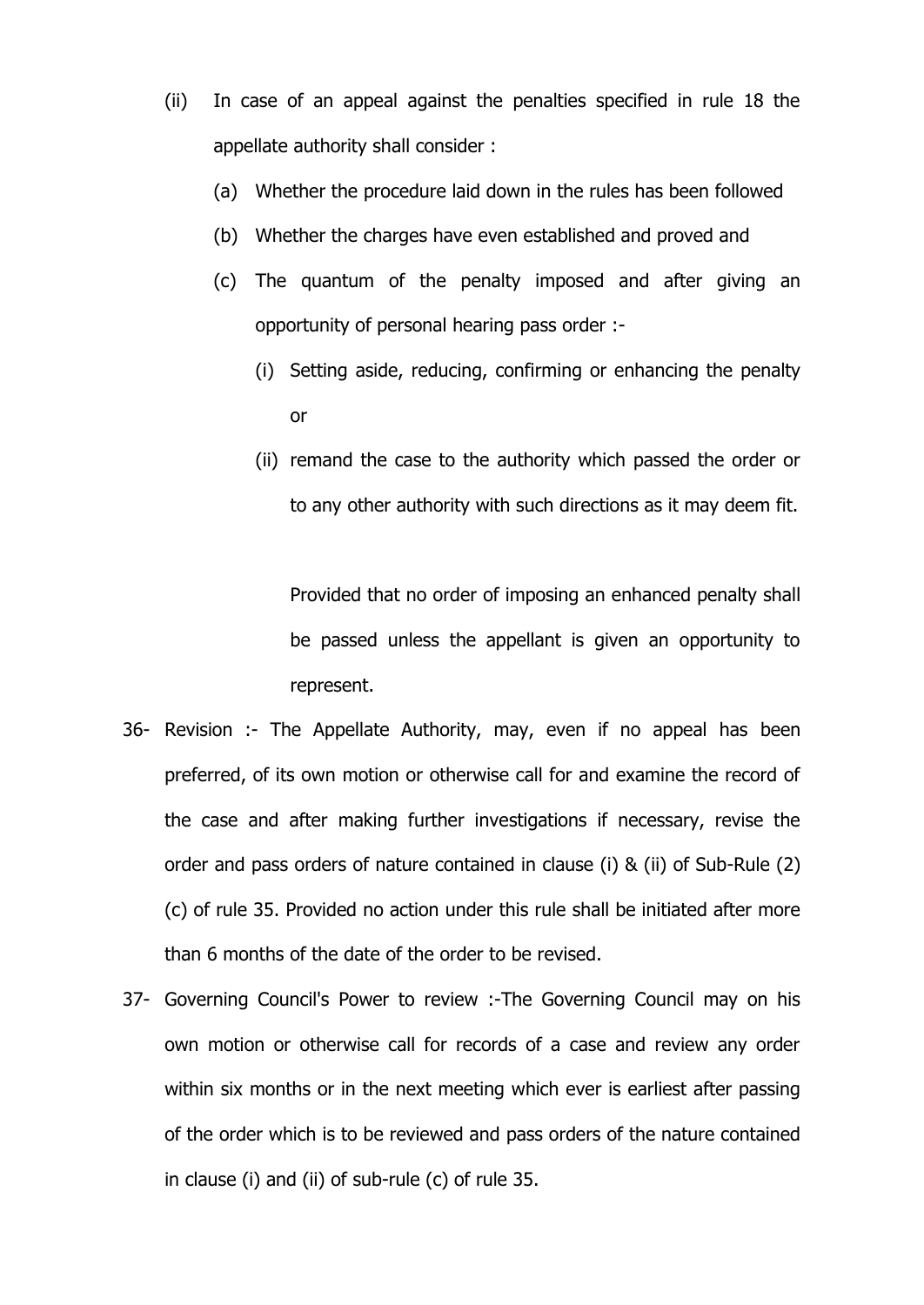38- Implementation of the order :- The Disciplinary Authority shall give effects to the orders passed in appeal revision or review.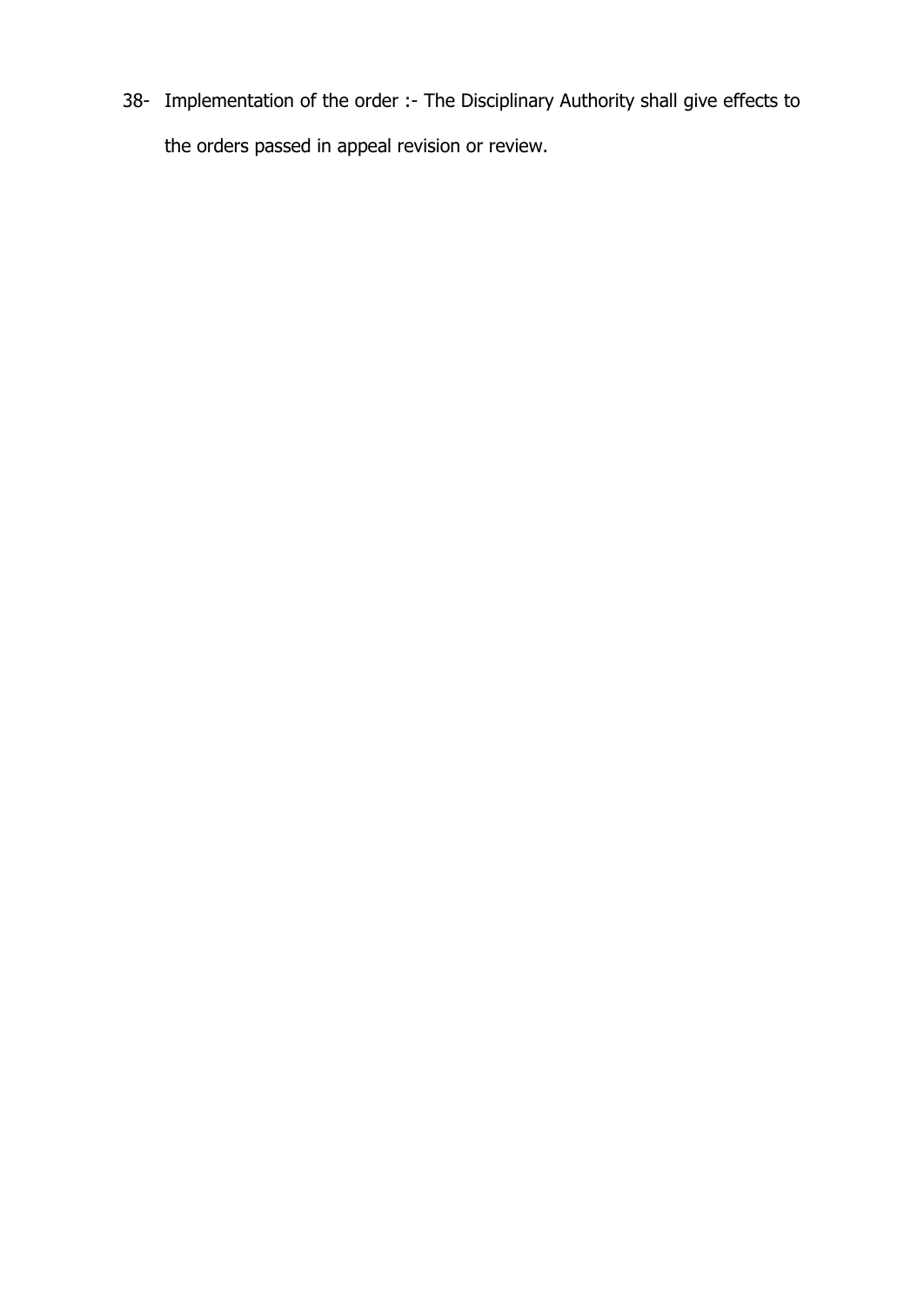#### **Chapter -IX**

### **Repeal, Saving and Removal of Doubts**

39- Repeal and Saving :- All rules and orders in relation to the matters covered by these rules and in force immediately before the commencement of these rules are hereby repealed.

Provided any action taken under the rule or orders so superseded shall be deemed to have been taken under the provisions of these rules. Provided further that any proceedings pending at the commencement of these rules shall be continued and disposed of as far as may be, in accordance with the provisions of these rules.

40- Removal of doubts :- Where a doubt arises as to who is the Disciplinary Authority or as to the interpretation of the provisions of the rules as their applicability the matter shall be referred to the Chairman of the Executive Council whose decision thereof shall be final.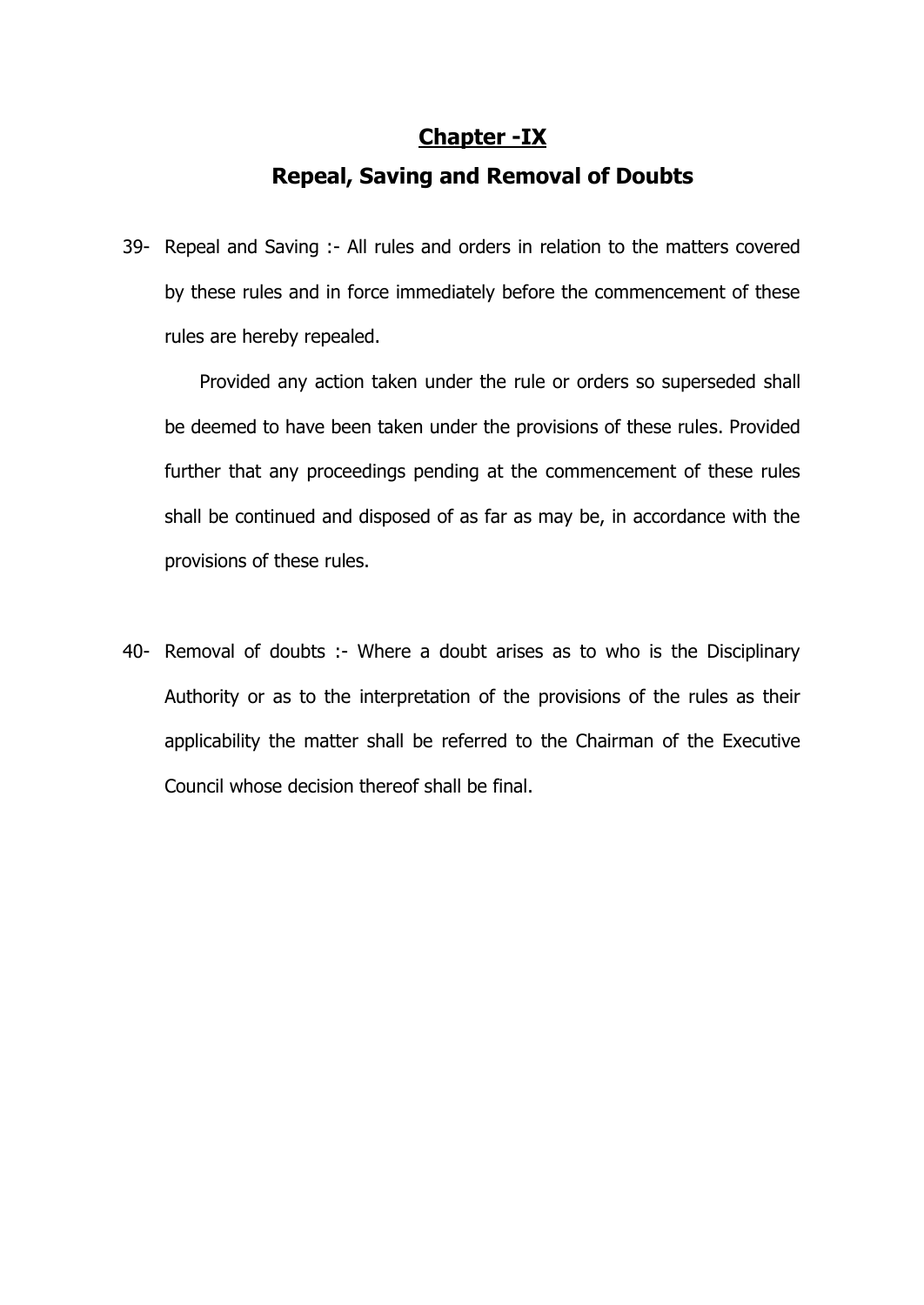## **Schedule -I**

### **Group 'A' Posts**

Officers of the State Services

- 1- Secretary
- 2- Deputy Secretary
- 3- Accounts Officer
- 4- Administrative Officer
- 5- Academic Officer
- 6- Research Officer
- 7- Technical Officer
- 8- Assistant Secretary
- 9- Assistant Academic Officer
- 10- Bhasha Sampadak
- 11- Kalavid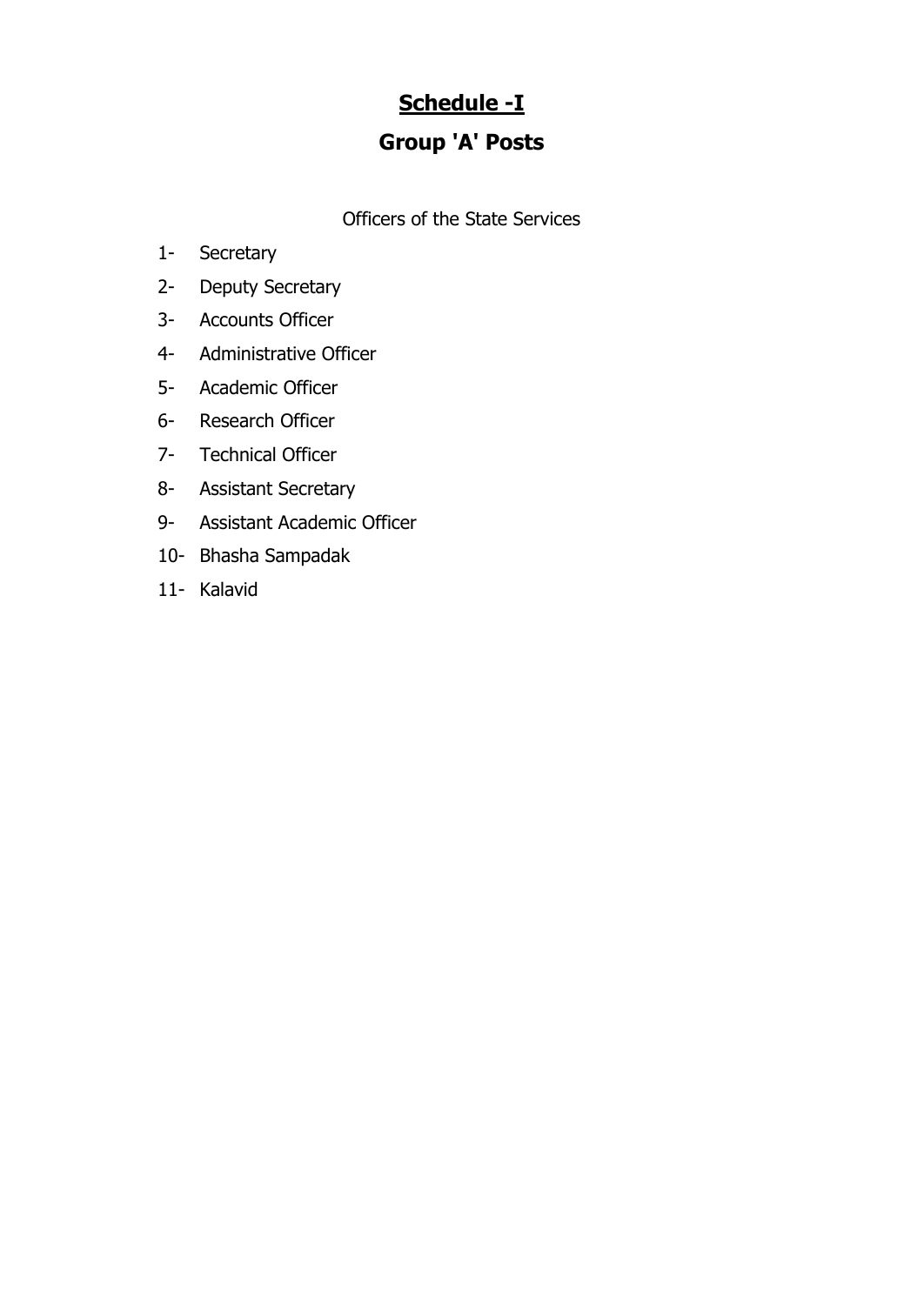## **Schedule -II**

### **Group 'B' Posts**

Subordinate State Service

- $1 -$ Assistant Accounts Officer.
- $2 -$ **Assistant Technical Officer.**
- Regional Manager \*  $3 -$
- Assistant Kalavid.  $4-$
- $5-$ Legal Assistant.

आदेश कमांक एफ–2/संस्था–ा/रारापामं/2001/21486 दिनांक 28.11.2001 से<br>संभागीय प्रबन्धक को प्रतिस्थापित किया गया। पृष्ठ संख्या 36 पर देखें।  $\ast$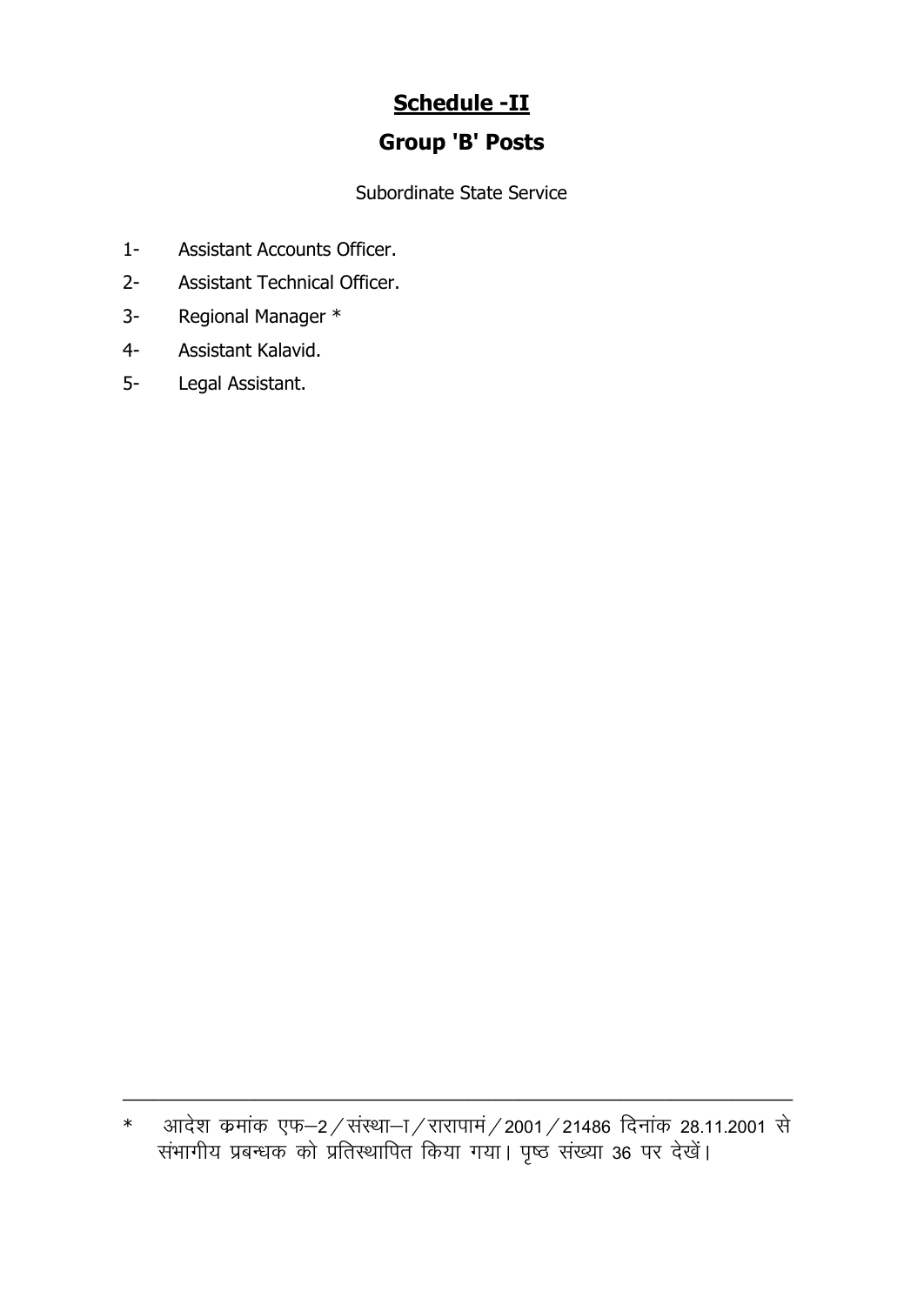## **Schedule -III**

### **Group 'C' Posts**

Subordinate Accounts & Ministerial Service

- 1- Office Superintendent/Accountant/Depot Manager Grade-I/Personal Assistant
- 2- Office Assistant/Jr. Account/Depot Manager Grade-II
- 3- Upper Division Clerk/Depot Manager Grade III
- 4- Stenographer
- 5- Lower Division Clerk/Typist
- 6- Driver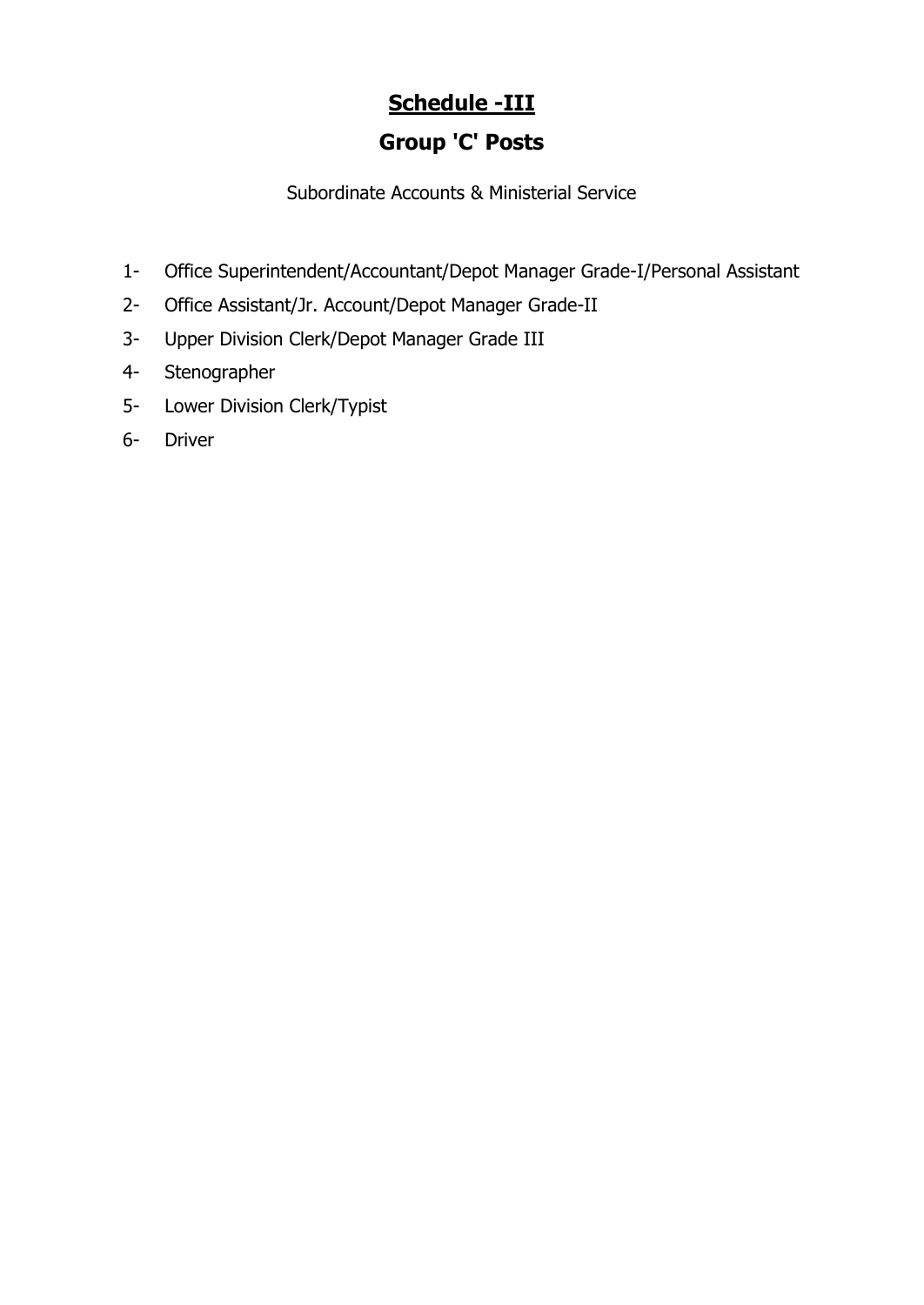## **Schedule -IV**

## **Group 'D' Posts**

The Class IV Services

- 1- Jamadar
- 2- Daftary
- 3- Book Lifter
- 4- Binder
- 5- Peon
- 6- Cycle Sawar
- 7- Sweeper
- 8- Chowkidar
- 9- Electrician Cum Pump man
- 10- Gardener
- 11- Khallasi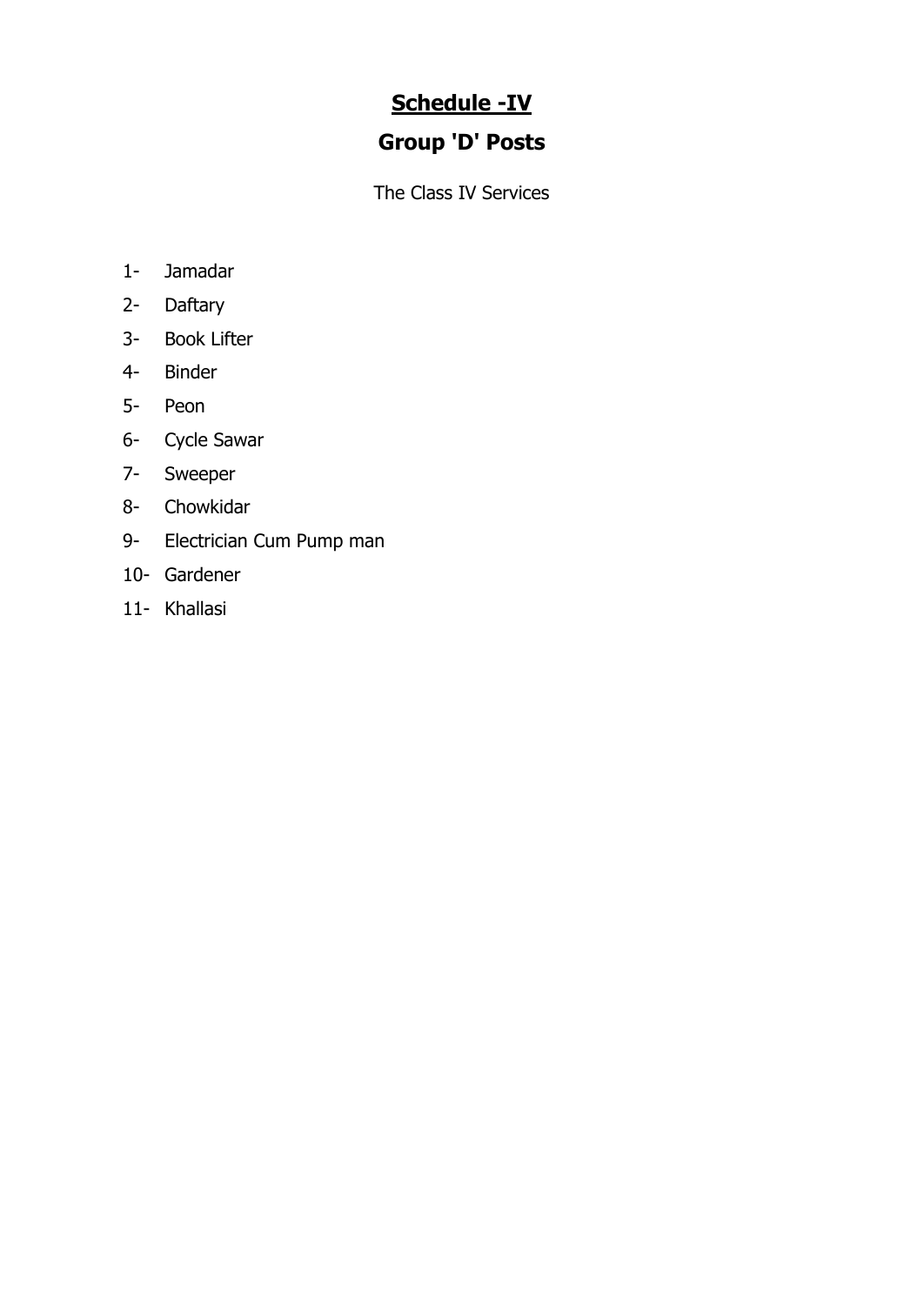### **Schedule -V**

### **Disciplinary and Appellate Authority**

| S.No.          | Posts                                           |                      | Disciplinary Extent of    | Appellate                            | Appellate                            |
|----------------|-------------------------------------------------|----------------------|---------------------------|--------------------------------------|--------------------------------------|
|                |                                                 |                      | <b>Powers</b>             | Authority in                         | Authority in                         |
|                |                                                 | Major                | Minor                     | respect of                           | respect of                           |
|                |                                                 | Penalty              | Penalty                   | col. no. 3                           | col. no. 4                           |
| 1              | $\overline{2}$                                  | 3                    | 4                         | 5                                    | 6                                    |
| 1              | Group 'A'<br>(If not working on<br>deputation)  | Executive<br>Council | Chairman                  | Governing<br>Council                 | President,<br>Governing<br>Council * |
| $\overline{2}$ | Group 'B'                                       | Chairman             | Secretary                 | President,<br>Governing<br>Council * | Chairman                             |
| 3              | Group 'C'<br>(other than L.D.C.<br>and Typists) | Chairman             | Secretary                 | President,<br>Governing<br>Council * | Chairman                             |
| 4              | Lower Dv. Clerk and<br>Typist                   | Secretary            | Sr. Accounts<br>Officer** | Chairman                             | Secretary                            |
| 5              | Group 'D' Posts                                 | Secretary            | Sr. Accounts<br>Officer** | Chairman                             | Secretary                            |

**\*** आदेश क्रमांक एफ–2 ⁄ संस्था–ा ⁄ रारापामं ⁄ 2004 / 9885 दिनांक 26.10.2004 के द्वारा ग्रुप–ए के पदों हेतु कॉलम संख्या–6 में निष्पादक परिषद् के स्थान पर अध्यक्ष शासी परिषद्, ग्रुप–बी के पदों हेतु कॉलम संख्या-5 में निष्पादक परिषद के स्थान पर अध्यक्ष शासी परिषद एवं ग्रुप सी के पदों हेत कॉलम संख्या–5 में निष्पादक परिषद के स्थान पर अध्यक्ष शासी परिषद प्रतिस्थापित किया गया.

\_\_\_\_\_\_\_\_\_\_\_\_\_\_\_\_\_\_\_\_\_\_\_\_\_\_\_\_\_\_\_\_\_\_\_\_\_\_\_\_\_\_\_\_\_\_\_\_\_\_\_\_\_\_\_\_\_\_\_\_\_\_\_\_\_\_

\*\* आदेश कमांक एफ-2 (135) / संस्था-T / रारापामं / 2008 / 5649-53 दिनांक 15.09.2008 के द्वारा कनिष्ठ लिपिक वर्ग में कॉलम संख्या-4 में उप सचिव के स्थान पर वरिष्ठ लेखाधिकारी एवं ग्रुप-डी के पदों के लिए कॉलम संख्या-4 में उप सचिव के स्थान पर वरिष्ठ लेखाधिकारी ्<br>प्रतिस्थापित किया गया।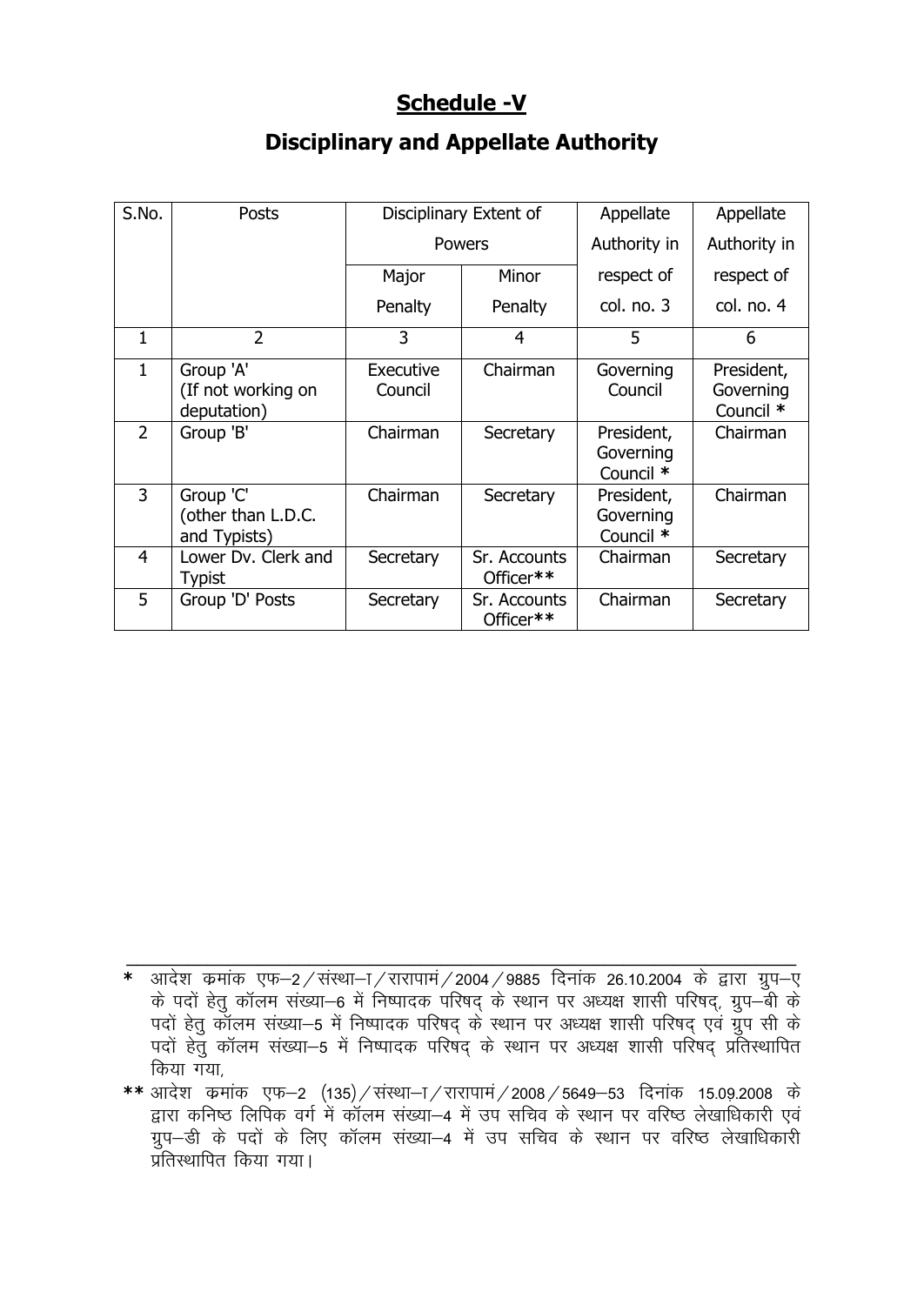#### राजस्थान राज्य पाठ्यपुस्तक मण्डल, जयपुर

### कार्यालय आदेश

शासी परिषद् की 78वीं बैठक दिनांक 28.08.2004 में बिन्दु संख्या 78.10 (1) में लिए गए निर्णयानुसार मण्डल के अनुशासनिक सेवा नियम, 1997 [राजस्थान राज्य पाठ्यपुस्तक मण्डल सेवा (वर्गीकरण, नियंत्रण एवं अपील) नियम 1997] की अनुसूची-गा से अपीलीय अधिकारों में निम्नानुसार संशोधन की स्वीकृति एतद् द्वारा प्रदान की जाती ੜੇ :

|  | ग्रुप 'ए' के पदों हेतु   कॉलम संख्या 6 में निष्पादक   अध्यक्ष शासी परिषद् |  |
|--|---------------------------------------------------------------------------|--|
|  | परिषद् के स्थान पर                                                        |  |
|  | ग्रुप 'बी' के पदों हेतु कॉलम संख्या–5 के निष्पादक अध्यक्ष शासी परिषद्     |  |
|  | परिषद के स्थान पर                                                         |  |
|  | ग्रुप 'सी' के पदों हेतु कॉलम संख्या–5 में निष्पादक अध्यक्ष शासी परिषद्    |  |
|  | परिषद के स्थान पर                                                         |  |

उक्त आदेश तत्काल प्रभावी से प्रभावी होंगे।

सचिव राजस्थान राज्य पाठ्यपुस्तक मण्डल जयपुर कमांक एफ–2(संस्था–ा) / रारापामं / 2004 / 9885 दिनांक 26.10.2004

प्रतिलिपि निम्न को सूचनार्थ एवं आवश्यक कार्यवाही हेतू प्रेषित है:

- 1. Foon सचिव, अध्यक्ष, शासी परिषद् / सभापति–निष्पादक परिषद्।
- 2. निजी सहायक, सचिव $/$ उप सचिव $/$ वरिष्ठ लेखाधिकारी ।
- 3. समस्त अधिकारी ---------------------
- 4. समस्त प्रबन्धक वितरण केन्द्र।
- 5. समस्त शाखा प्रभारी ।
- 6. नोटिस बोर्ड।

सचिव

राजस्थान राज्य पाठ्यपुस्तक मण्डल जयपुर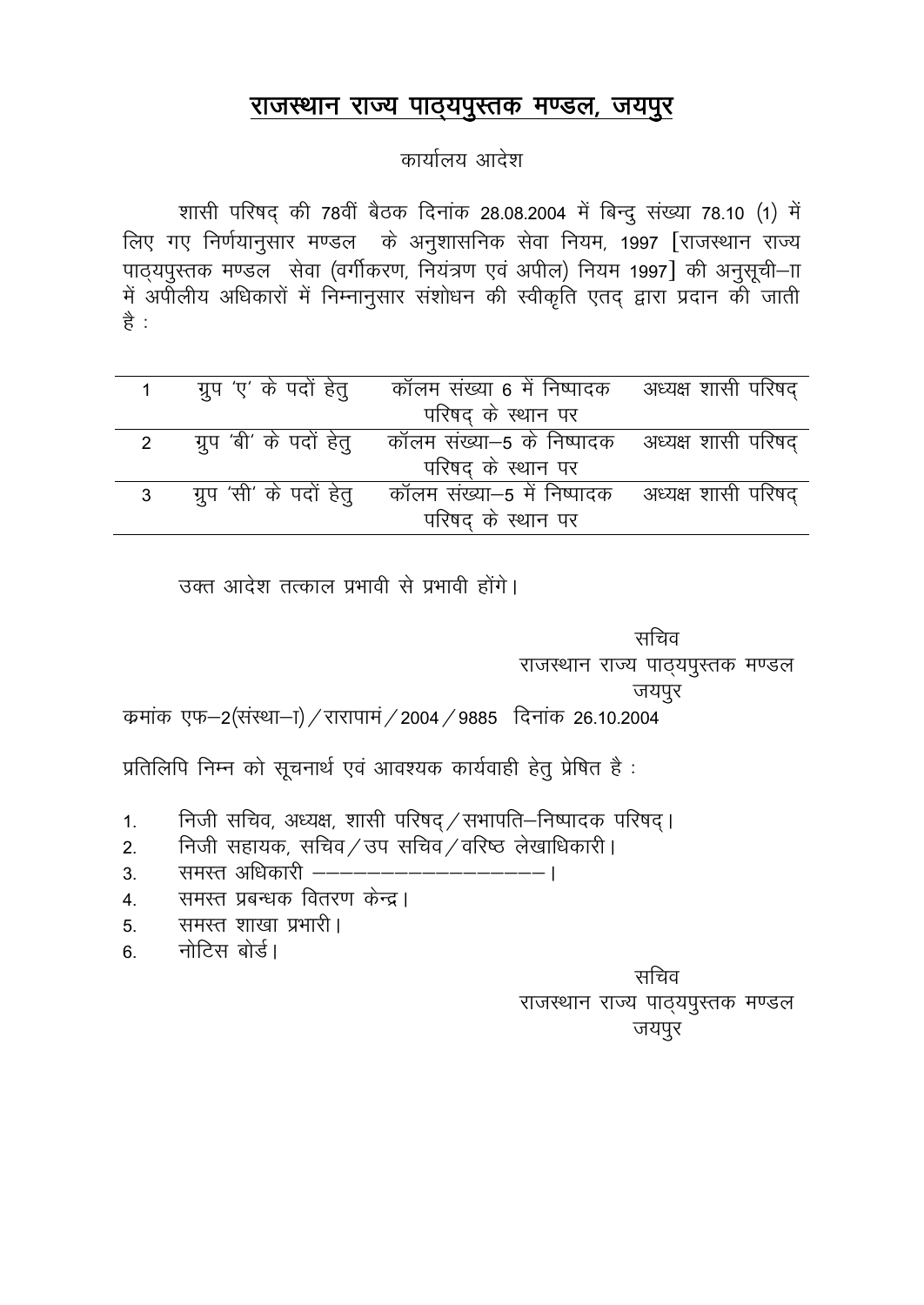#### राजस्थान राज्य पाठ्यपुस्तक मण्डल, जयपुर

#### कार्यालय आदेश

शासी परिषद् की 82वीं बैठक दिनांक 12.08.2008 में बिन्दु संख्या 82.7 पर लिए x, with the set of the set of the set of the set of the source of the source of the source future in the 1997 <br>The solution of the solution of the 1997 )<br>को अनुसूची—ाा के शिड्यूल 5 के कम संख्या 4 में तत्काल प्रभाव से निम्नानुसार संशोधन किया जाता है:

| क.स.           | पद ⁄ वर्ग           | वर्तमान में लघु शास्ती देने हेतु | शासी परिषद् द्वारा |
|----------------|---------------------|----------------------------------|--------------------|
|                |                     | सक्षम अधिकारी                    | संशोधित            |
|                |                     |                                  | प्रावधानानुसार लघु |
|                |                     |                                  | शास्ती देने हेतू   |
|                |                     |                                  | सक्षम अधिकारी      |
|                | कनिष्ठ लिपिक        | उप सचिव                          | वरिष्ठ लेखाधिकारी  |
| $\overline{2}$ | ग्रुप—डी के पदों के | उप सचिव                          | वरिष्ठ लेखाधिकारी  |
|                |                     |                                  |                    |

सचिव राजस्थान राज्य पाठ्यपुस्तक मण्डल जयपुर

कमांक एफ–2(संस्था–ा) / रारापामं / 2008 / 5649–53 दिनांक 15.09.2008

प्रतिलिपि निम्न को सूचनार्थ एवं आवश्यक कार्यवाही हेतु प्रेषित है:

- 1. निजी सचिव, सभापति निष्पादक परिषद्, राजस्थान राज्य पाठ्यपुस्तक मण्डल, जयुपर।
- 2. वरिष्ठ लेखाधिकारी, राजस्थान राज्य पाठ्यपुस्तक मण्डल, जयपुर।
- 3- futh lgk;d lfpo] jktLFkku jkT; ikB~;iqLrd e.My] t;iqjA
- 4. संस्थापन शाखा।
- 5. मीटिंग शाखा।

सचिव राजस्थान राज्य पाठ्यपुस्तक मण्डल जयपुर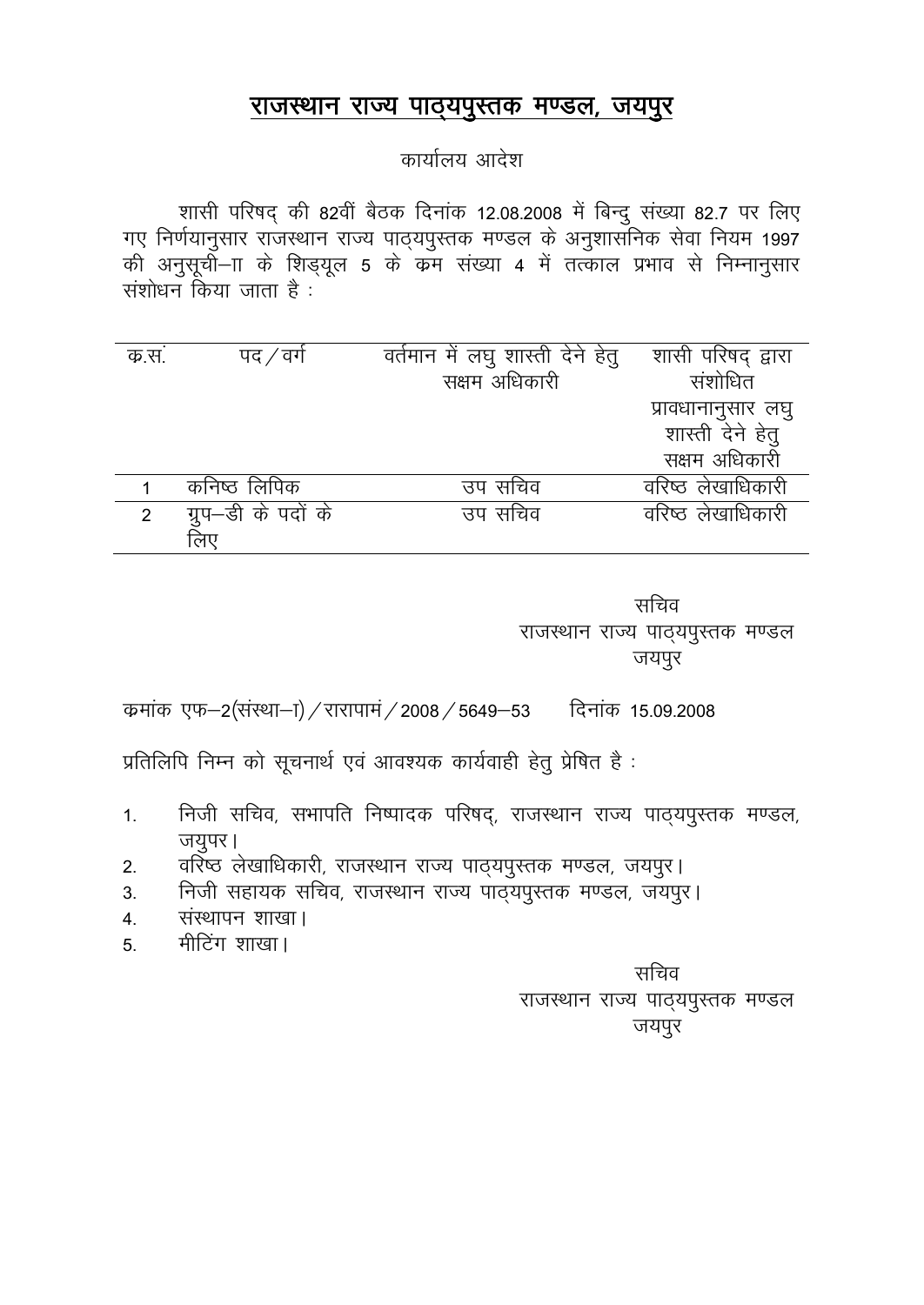#### राजस्थान राज्य पाठ्यपुस्तक मण्डल, जयपुर

#### कार्यालय आदेश

राजस्थान राज्य पाठ्यपुस्तक मण्डल कर्मचारी सेवा (वर्गीकरण, नियंत्रण एवं अपील) नियम-1997 के नियम-11 के अन्तर्गत प्रदत्त शक्तियों का प्रयोग करते हुए सभापति, निष्पादक परिषद् द्वारा पत्रावली के अनुच्छेद 172 दिनांक 22.11.2001 पर अनुमोदित के आधार पर 'संभागीय प्रबन्धक' का पद नाम इन नियमों के संलग्नक परिशिष्ट–ाा में ग्रुप–बी में सम्मलित करने की स्वीकृति प्रदान की जाती है।

> सचिव राजस्थान राज्य पाठ्यपुस्तक मण्डल जयपुर

कमांक एफ-2(संस्था-1) / रारापामं / 2001 / 21486 दिनांक 28.11.2001

प्रतिलिपि निम्न को सूचनार्थ एवं आवश्यक कार्यवाही हेतु प्रेषित है:

- निजी सचिव, शासन सचिव शिक्षा एवं सभापति निष्पादक परिषद्, राजस्थान  $1.$ राज्य पाठ्यपुस्तक मण्डल, जयुपर।
- समस्त अधिकारी, राजस्थान राज्य पाठ्यपुस्तक मण्डल, जयुपर।  $2.$
- निजी सहायक सचिव, राजस्थान राज्य पाठ्यपुस्तक मण्डल, जयपुर।  $3.$
- संस्थापन शाखा।  $\overline{4}$ .
- समस्त प्रबन्धक वितरण केन्द्र -------------- $5<sub>1</sub>$
- नोटिस बोर्ड शाखा।  $5<sup>1</sup>$

सचिव राजस्थान राज्य पाठ्यपुस्तक मण्डल जयपुर